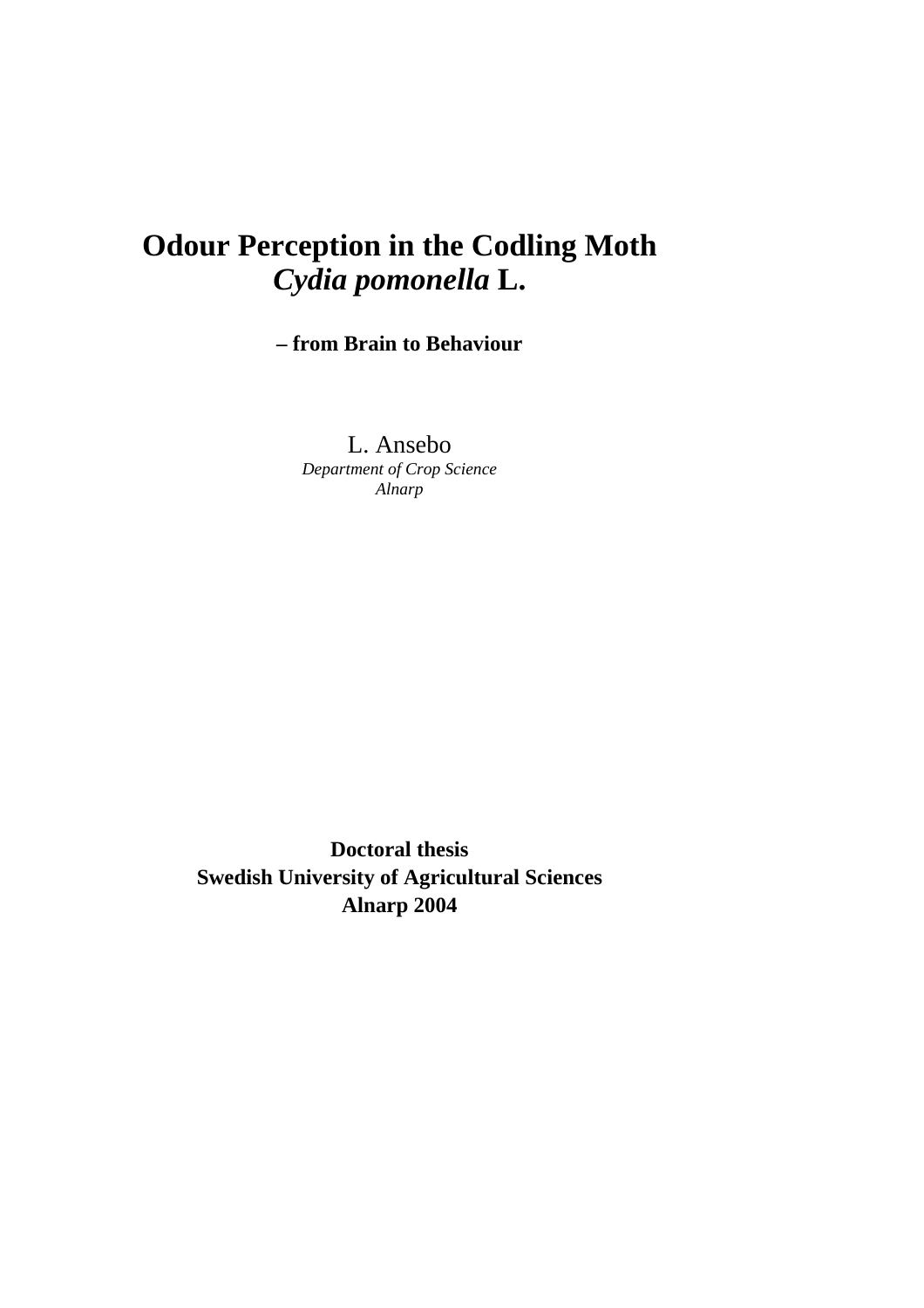**Acta Universitatis Agriculturae Sueciae**  Agraria 474

ISSN 1401-6249 ISBN 91-576-6758-6 © 2004 Lena Ansebo, Alnarp Tryck: SLU Service/Repro, Alnarp 2004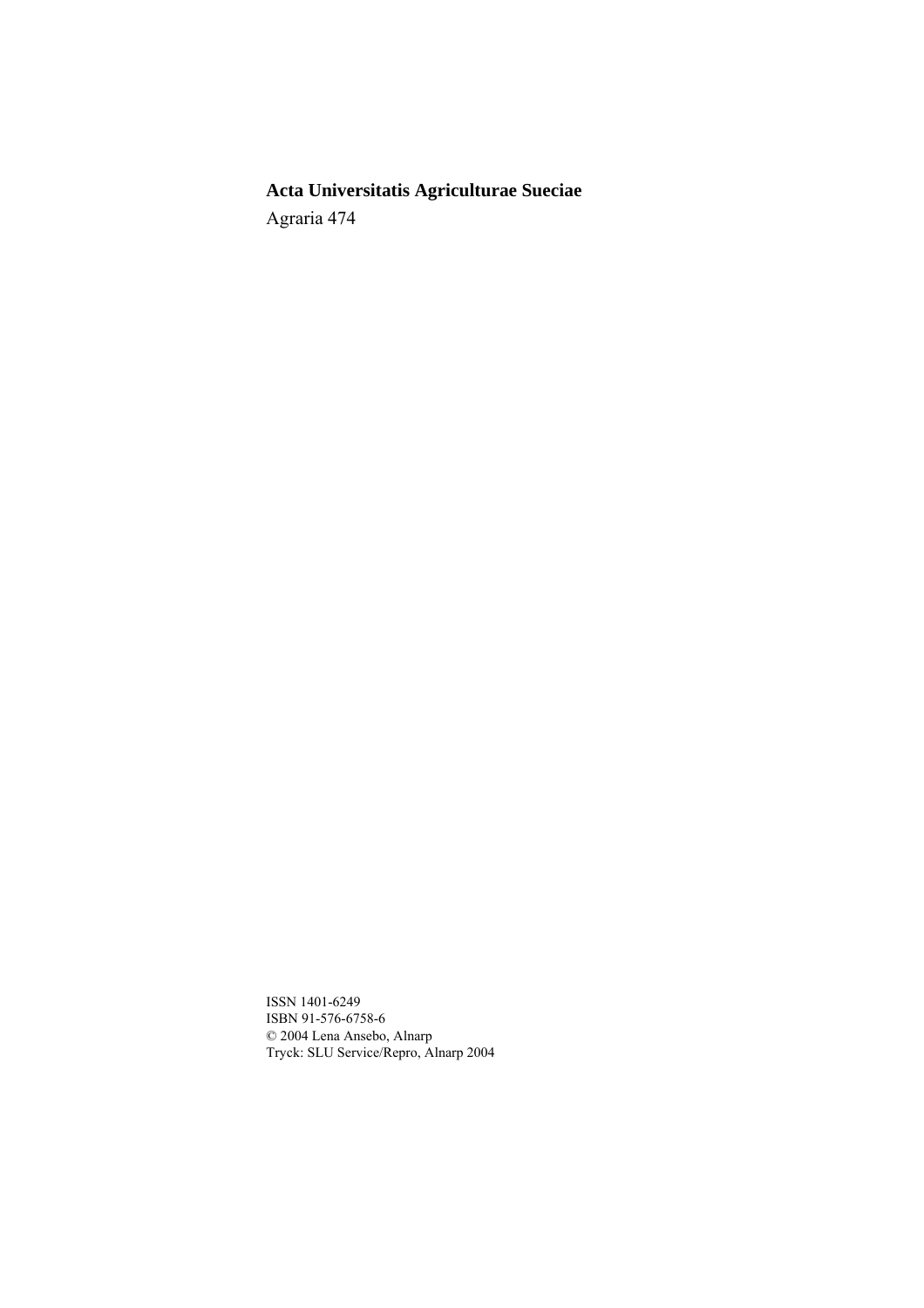# **ABSTRACT**

Ansebo, L. 2004. Odour Perception in the Codling Moth *Cydia pomonella* L. – from Brain to Behaviour. Doctoral dissertation. ISSN 1404-6249, ISBN 91-576-6758-6

The codling moth, *Cydia pomonella* L. (Lepidoptera: Tortricidae) is a renowned pest in apple, pear and walnut orchards, and its activities are in large guided by volatile odours as sensory cues. This thesis spans over a large part of the olfactory chain of events in the codling moth, from brain to behaviour.

The main emphasis was placed on the detection of plant odours, and some of the works presented are novel to codling moth research. The volatiles emitted by host-plant species were analysed, revealing variations in the odour profiles both between species of host plants and at different phenological stages of a host plant, which indicates that females are flexible in their behavioural response to host odours.

A first step was taken to map the antennal olfactory receptor neurons and their specificity, where several behaviourally active compounds were found to be detected by neurons housed in sensilla auricillica, one of the morphological types of sensilla found on the antenna of the moth.

In a study of the antennal lobe, the primary integration centre for odour processing in the insect brain, we describe the three dimensional structure of the array of olfactory glomeruli of both sexes.

Behavioural experiments show that both males and females are attracted to plant odours, and that host recognition in codling moths are encoded not by single compounds but by a blend of volatiles.

Taken together, the results presented in this thesis provide new insights into moth olfaction and odour-dependent behaviour in general, and into that of the codling moth in particular.

Keywords: Insecta, kairomone, host-plant volatiles, morphology, electrophysiology, sensillum, oviposition, attraction

*Author's address* - Lena Ansebo, Department of Crop Science, SLU, P.O. Box 44, SE-230 53 Alnarp, Sweden. E-mail: lena.ansebo@vv.slu.se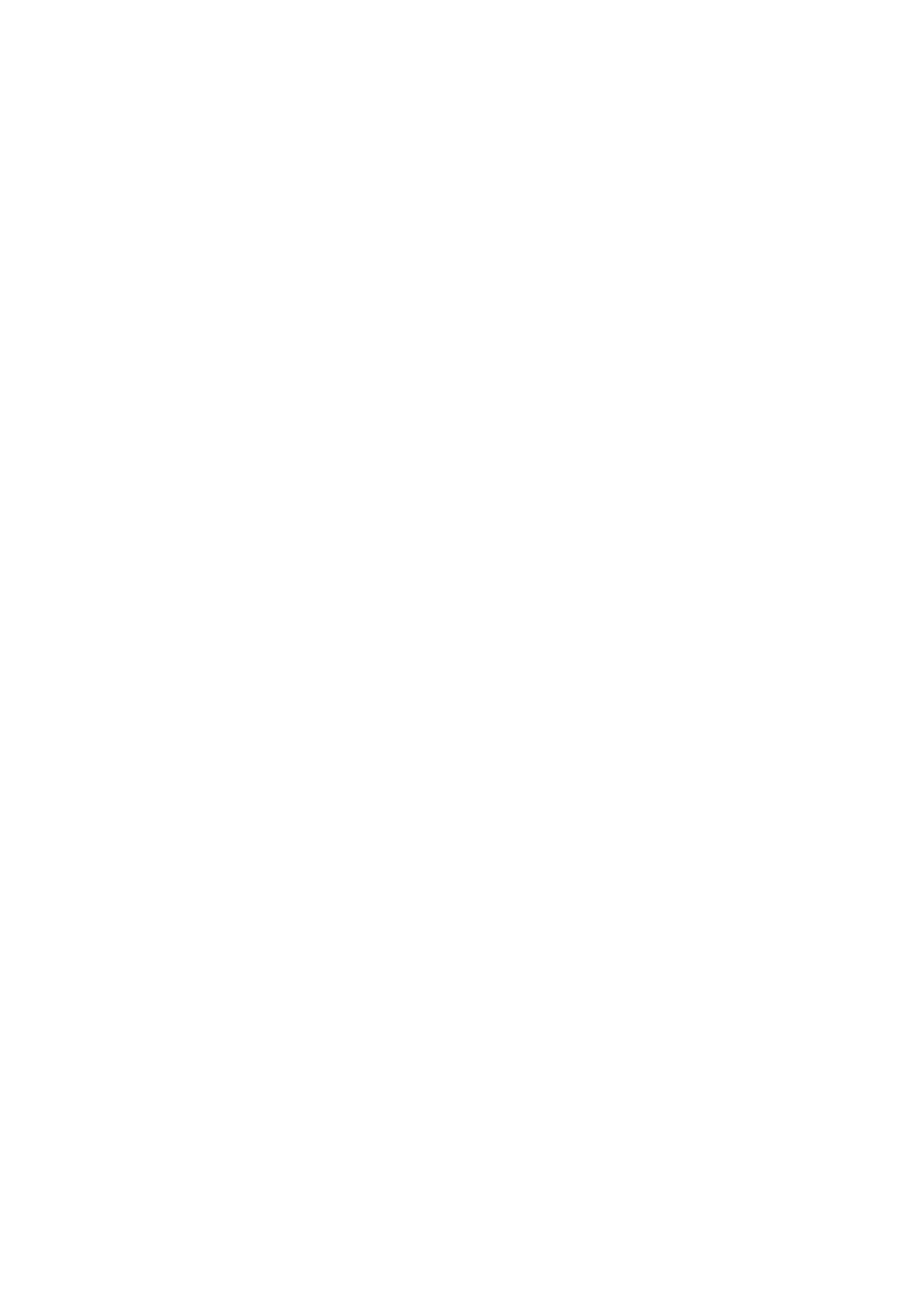# **Contents**

### **Objective, 7**

## **Introduction, 7**

The role of odours in insect behaviour, 7 *Semiochemicals, 7 Sex pheromones, 9 Plant semiochemicals, 9 Semiochemicals for insect control, 10*  The detection of odours, 10 The brain, 12 The target insect – *Cydia pomonella*, 13

## **Results, 14**

The host (Papers I and V), 15 The detection (Papers I,II and III), 15 *Host odours detected by the moth (Papers I and II), 16 Screening antennal sensitivity and selectivity (Paper II), 18 Peripheral detection (Paper III), 18*  The centra of primary information integration (Paper IV), 21 The behaviour (Papers I,II and V), 22 *Orientation towards plant volatiles, 22 Effect of larval origin on behaviour, 23* 

### **Concluding remarks and future perspectives, 24**

#### **References, 25**

### **Acknowledgements, 29**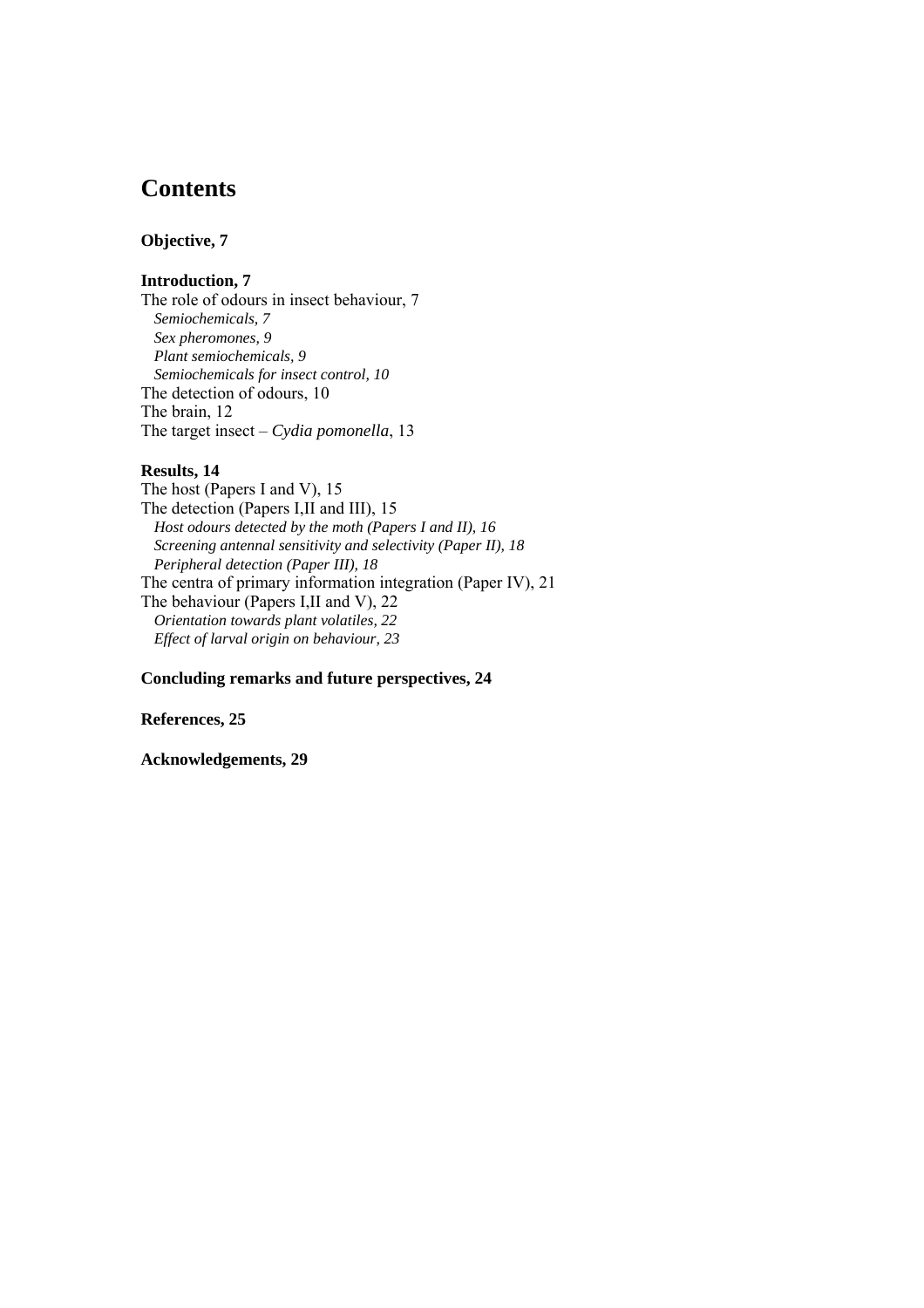# **Appendix**

## **Papers I–V**

This thesis is based on the following papers, which will be referred to by their Roman numerals.

- I. Bengtsson, M., Bäckman, A.-C., Liblikas, I., Ramírez, M.I., Borg-Karlson, A.-K., Ansebo, L., Anderson, P., Löfqvist, J., Witzgall, P., 2001. Plant odour analysis of apple: antennal response of codling moth females to apple volatiles during phenological development. *J. Agric. Food Chem*. 49, 3736–3741.
- II. Ansebo, L., Coracini, M.D.A., Bengtsson, M., Liblikas, I., Ramírez, M., Borg-Karlson, A.-K., Tasin, M., Witzgall P., 2004. Antennal and behavioural response of codling moth *Cydia pomonella* to plant volatiles. *J. Appl. Entomol*. 128(7), 488–493.
- III. Ansebo, L., Ignell, R., Löfqvist, J., Hansson, B.S. Responses to sex pheromone and plant odours by olfactory receptor neurons housed in *sensilla auricillica* of the codling moth, *Cydia pomonella* (Lepidoptera: Tortricidae). Submitted.
- IV. Ansebo, L., Ignell, R., Löfqvist, J., Hansson, B.S. Antennal lobe morphology of male and female codling moth, *Cydia pomonella* (Lepidoptera: Tortricidae). Submitted.
- V. Witzgall, P., Ansebo, L., Yang, Z., Angeli, G., Sauphanor, B., Bengtsson, M. Effect of plant volatile compounds on codling moth oviposition behaviour. Submitted.

Papers were reprinted with kind permission from the American Chemical Society (Paper I) and Blackwell Verlag (Paper II).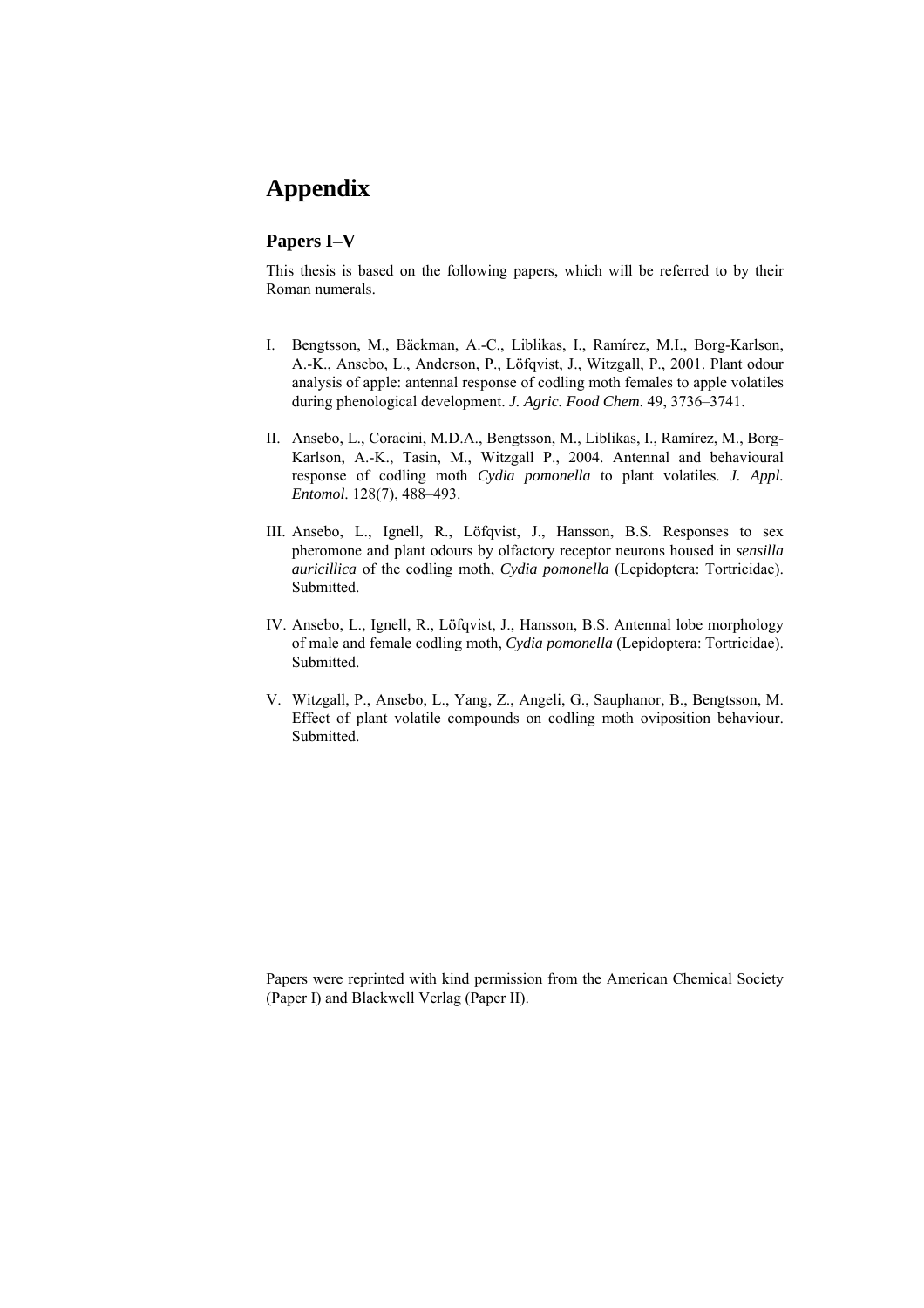# **Objective**

Dispersal of synthetic sex pheromones, causing mating disruption of male insects, has proven to be a successful tool to control orchard populations of the codling moth, *Cydia pomonella* L. (Lepidoptera: Tortricidae). As a testament to this, currently 50-60% of the apple orchard areas in Washington, USA, and in South Tyrol, Italy, are treated with synthetic sex pheromones causing mating disruption (Bengtsson et al., 2004). Due to the success of male mating disruption, focus is now being placed on improvements of this method and on finding new semiochemical-based methods aimed at the control of females. The objective of the present thesis was to study different aspects of the codling moth odour detection and odour-directed behaviour, with emphasis on the impact of hostrelated odours in these systems, odours that in the future may be used in more reliable control methods.

# **Introduction**

### **The role of odours in insect behaviour**

The atmosphere contains a complex mixture of millions of volatile compounds, and as such, it is difficult to comprehend how we can discern certain odours. The stimulus spectrum that the olfactory system has to deal with is radically different than that of our other senses. Both light and sound stimuli occur in very limited number of dimensions, whereas odour molecules are multi-dimensional in their nature, having different lengths, functional groups and chiralities. Thus, while e.g. the visual system functions with a low number of photo receptor types, the olfactory receptors constitute the largest gene family in the human genome, encompassing approximately 300 functional genes (Malnic et al., 2004). Still, the human sense of smell is in many ways surpassed by that of other animals. Insects have fewer receptors ( $\approx$ 50) but have developed an extreme sensitivity to certain odours (Keller and Vosshall, 2003). Many insect species rely to a high degree on odour cues in their search for food, mating partners, hosts and suitable oviposition sites. A wonderful example of this extreme sensitivity is provided by the noctuid moth, the cotton leaf worm, *Spodoptera littoralis*, whose heart frequency is affected by less than 10 molecules of odorant hitting the antennae (Angioy et al., 2003).

#### *Semiochemicals*

Chemical compounds that mediate interactions between organisms are called infochemicals or semiochemicals. If these signals are transmitted between individuals of different species they are called allelochemicals, while signals working between individuals of the same species are termed pheromones (Figure 1; Gullan and Cranston, 1994; Howse et al., 1998). This terminology can be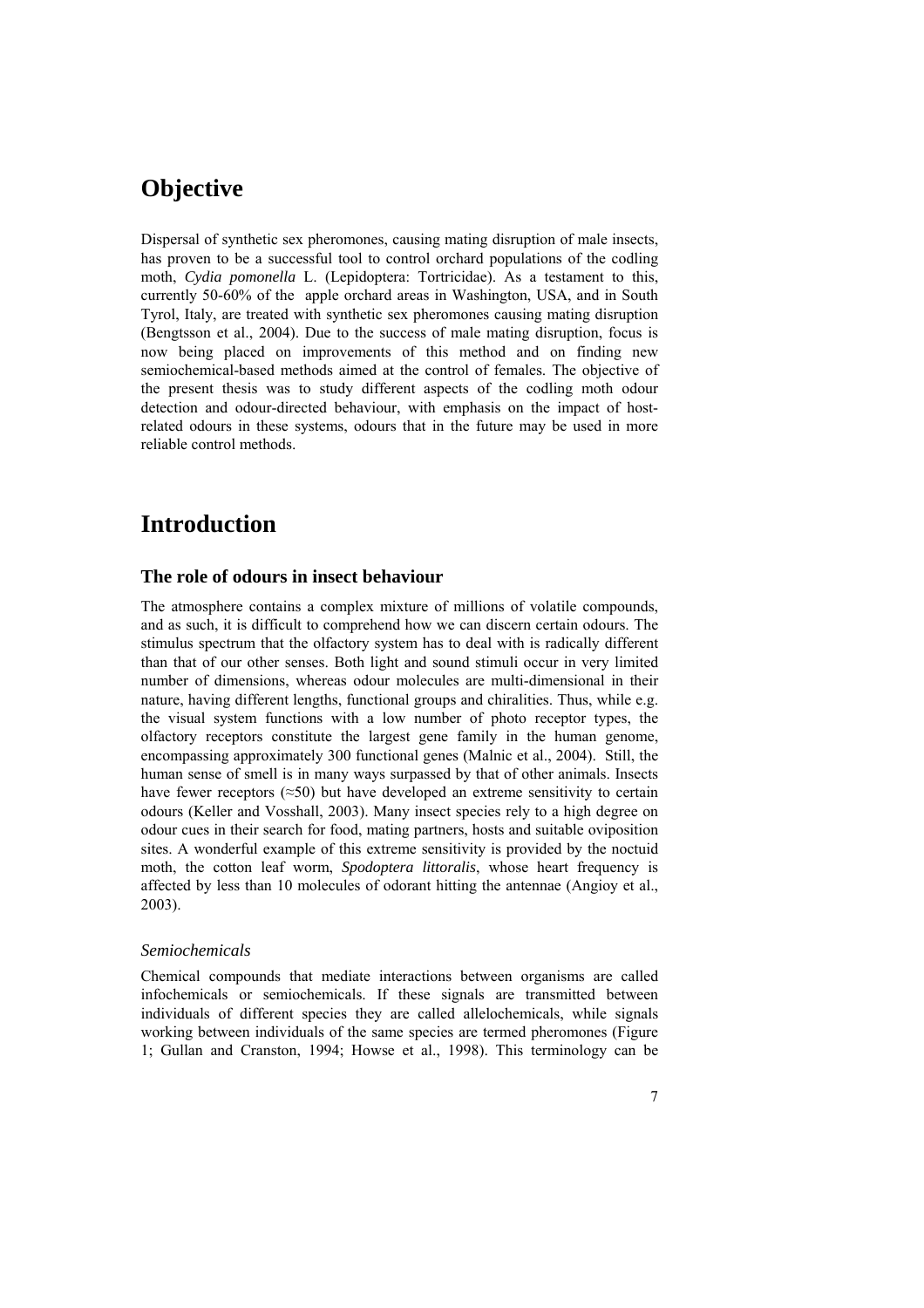compared to hormones, the chemical messengers within one individual. Allelochemicals are subdivided into three classes: allomones, kairomones and synomones. (Nordlund and Lewis, 1976, Gullan and Cranston, 1994). Allomones are signals that benefit the emitter while being negative or of no significance to the receiver. Examples of allomones are odours released by the plant dead horse arum, Helicodiceros muscivorus, mimicking a carcass to attract and trap flies for unrewarded pollination (Stensmyr et al., 2002). A kairomone, on the contrary, benefits the receiver, either evoking a behavioural or a physiological reaction. Generally, prey odours are typical kairomones, as well as plant odours used by herbivores in their search for suitable hosts. Synomones are odours that act as signals that benefit both the emitter and the receiver. Floral odours in general can be classified as synomones, as the insect receives nectar and pollen, while the flower becomes pollinated.

One single compound may, however, act in more than one manner, depending on the circumstances. For example, the sesquiterpene (*E*)-ß-farnesene is a compound with multiple semiochemical functions. Aphids use it as an alarm pheromone in response to disturbance; the ladybird *Adalia bipunctata* use this alarm signal as a kairomone to locate its aphid prey; while the parasitoid *Aphidius ervi* use the increased plant release of the compound from *Vicia faba* due to aphid feeding, as a cue for the presence of its larval host, hence the plant signal (*E*)-ßfarnesene acts as a synomone (Bowers et al., 1972; Du et al., 1998; Francis et al. 2004).



*Figure 1*. The classification of chemical compounds that mediate interaction between organisms, semiochemicals, according to the effect they have on the involved organisms. ⊕ = benefit.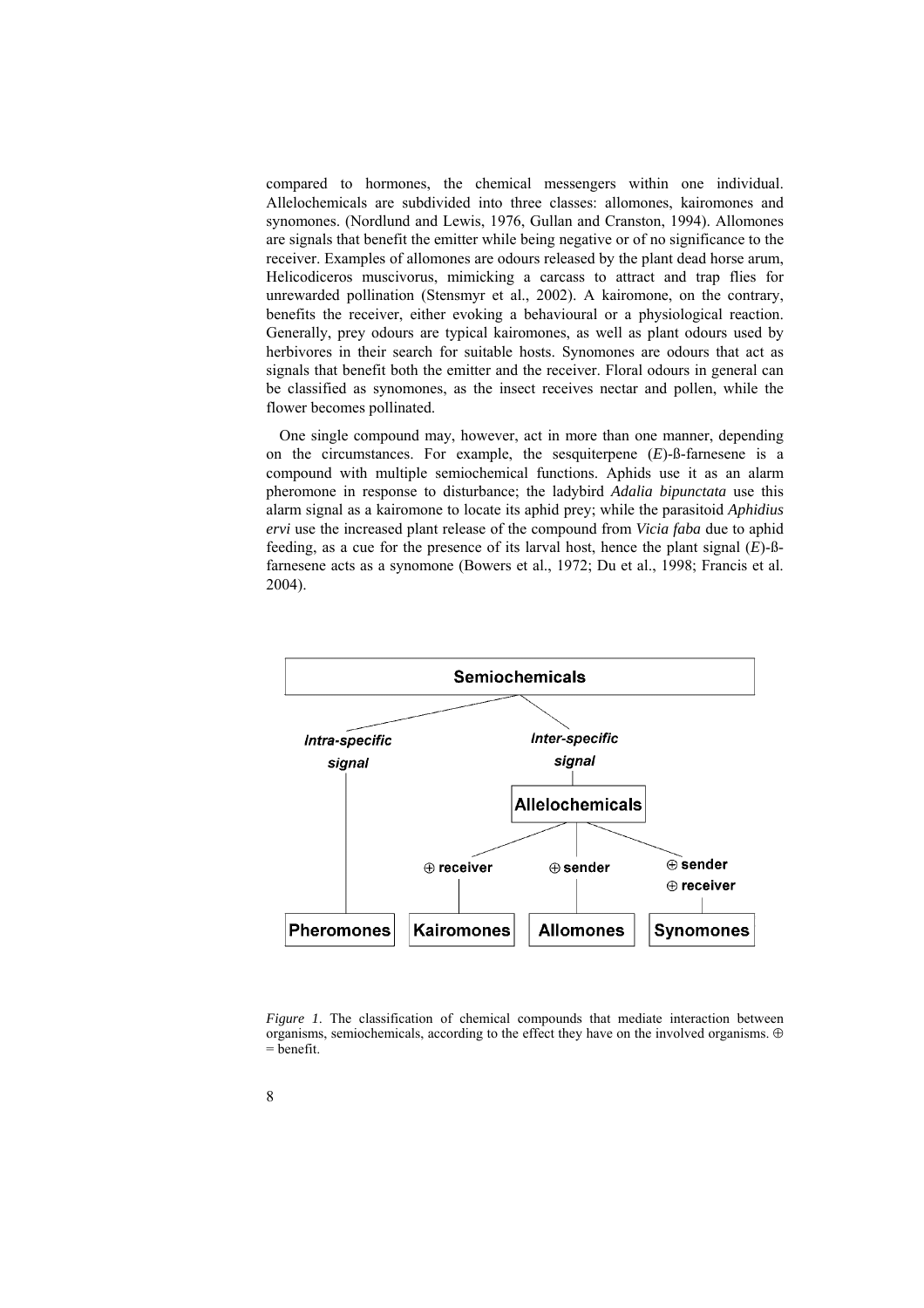#### *Sex pheromones*

Pheromones is the class of semiochemicals that has attracted most attention by researchers. Several types of pheromones have been demonstrated (e.g. Jutsum and Gordon, 1989; Wyatt, 2003), such as sex-, aggregation-, alarm- and trailpheromones. Mate finding in moths is largely based on olfactory communication via sex pheromones. Sex pheromones are divided into long-range and close-range signals, which are involved in attraction of the opposite sex over long distances and in courtship behaviour, respectively (Hartlieb and Anderson, 1999). The longrange sex pheromones in moths are mainly released by female abdominal glands and usually consist of a blend of several compounds, mostly C10-C21 unsaturated straight-chain aldehydes, acetates and alcohols (Hartlieb and Anderson, 1999). The long-range sex pheromone is highly species-specific, but some sympatric species may share components. Specificity is in such cases accomplished by the addition of unique compounds, by the use of different ratios, or by other barriers such as geographic dispersal or differences in diurnal rythms or host plants (e.g. Hartlieb and Anderson, 1999; Löfstedt, 1993). Male moths are highly sensitive to the long-range sex pheromone, and even very low amounts can be detected in the characteristic odour filaments in the air and evoke upwind flight towards the source (Hartlieb and Anderson, 1999) On the contrary, if the pheromone level is too high, or too uniformly dispersed, the male will often abort its flight towards the source (Hansson, 1995). The close-range courtship involves male-released sex pheromone, which often is different from that of the long-range pheromones, being accompanied by visual and mechanosensory cues (e.g. Grant, 1987; Gullan and Cranston, 1994).

#### *Plant semiochemicals*

Most herbivorous insects are very selective, carefully choosing their host plants, and often also which particular part, when feeding and depositing their eggs (Schoonhoven et al., 1998). The host plant selection sequence can be divided into searching, which if successful ends with host finding; and contact-testing, which ends with acceptance or rejection (Schoonhoven et al., 1998). Orientation towards plants is commonly guided by an integration of both visual and olfactory cues, of which odours have a much larger variety of characteristica than the visual cues, e.g. air distribution and odour composition and ratios (Schoonhoven et al., 1998; Rojas and Wyatt, 1999; Raguso and Willis, 2002). However, attraction to host plants by odours, without optical stimuli, has been shown for many insect species (Bernays and Chapman, 1994; Schoonhoven et al., 1998).

The volatiles that plants emit are mainly secondary metabolites, including e.g. terpenoids, aromatic phenols, alcohols and aldehydes, which are released from both intact plants and upon plant tissue damage (Schoonhoven et al., 1998; see also Bäckman et al., 2001). Though liberated plant volatiles can exceed hundred different compounds, the blend is usually dominated by a few compounds. The profile of odours is species-specific, but significant intra-specific differences occur, depending on e.g. physiological, developmental and genotypic variations in the plant, herbivory, and abiotic factors such as season, light, and geographic location (Schoonhoven et al., 1998).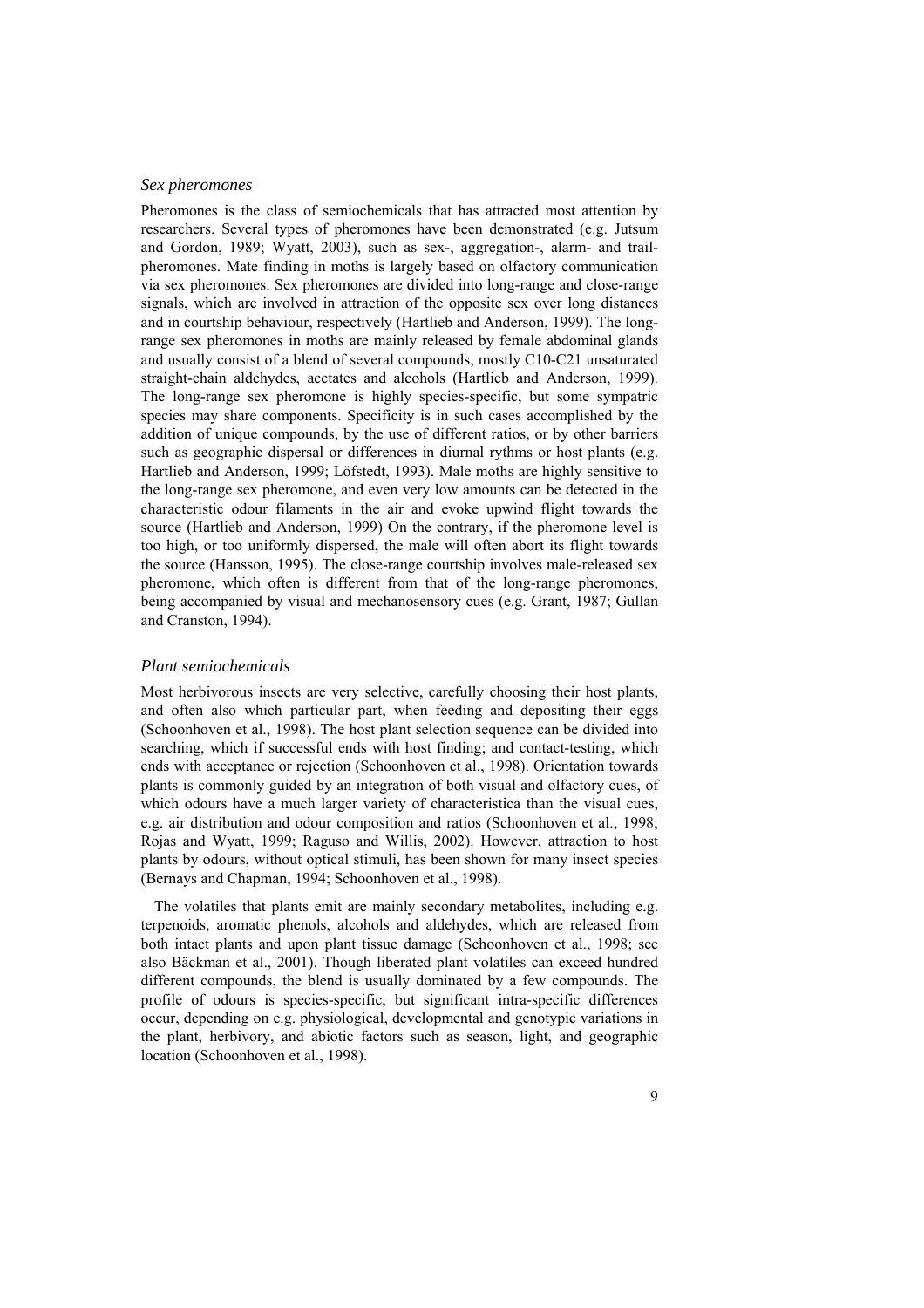#### *Semiochemicals for insect control*

Soon after the first identification of a lepidopteran sex pheromone in 1959 (*Bombyx mori*; Butenandt et al.), it was hypothesised that synthetic pheromones could be suited to manipulate insect behaviours for pest control (Babson, 1963; Wright, 1963). Eight years later this potential was demonstrated (Gaston et al., 1967) and today synthetic pheromones are efficient in monitoring and controlling several pest insect species (Cardé and Minks, 1997). For example, mating disruption is a technique used for the manipulation of several moth species, in which the highly species-specific synthetic sex pheromone is evenly distributed over a treated area. This dispersal causes the males to be unable to locate the calling females, resulting in no mating and hence no larval damage (Ridgeway et al., 1990).

However, the use of plant volatiles in pest management is still in its infancy. Possible functions are e.g. to attract predators and parasitoids, to employ 'push and pull' techniques in which the pest insect is pushed out from the crop, and pulled into a more attractive, non-crop plant population, or to use non-host volatiles to mask the host plant odours (Schoonhoven et al., 1998; Khan et al., 2000, James, 2003). A good example of a binary semiochemical effect is the control of aphids with the aphid sex pheromones, cyclopentanoid nepetalactones, which also act as kairomones in attracting aphid parasitoids and predators (Birkett and Pickett, 2003). It is further known that plant volatiles can interact and synergise insect response to con-specific sex pheromones (e.g. Light et al., 1993; Yang et al., 2004), hence attention is paid to combinations of these in order to improve pest control programs (Reddy and Guerrero, 2004).

### **The detection of odours**

Odours are mainly detected by sensory neurons on the insect antennae. The moth antenna is filiform and consists of smaller segments called flagellomeres. On each flagellomere there are sensory structures, the sensilla, that either protrude from the cuticle as cuticular hairs, have the shapes of porous plates on the cuticular surface, or are situated in grooves or pits in the cuticle. A schematic drawing in Figure 2 shows the sensillum types that are found on the codling moth antenna.

Each sensillum houses one to several olfactory receptor neurons (ORNs), whose cell-bodies are located in the tissue under the cuticle (Keil, 1999). Each ORN sends a dendrite into the sensillum. The dendrite can be more or less branched. The sensillum can be single- or double-walled, with pores or slits through which odour molecules can enter (Keil, 1999). In the lymph between the sensillum wall and the neuron dendrite, special binding proteins are thought to transport odour molecules from the inner openings of the sensillum wall, through the lymph, to the dendritic membrane where receptor proteins receive the odour stimuli and decide the physiological specificity of the ORN (Kaissling, 2001). It is still not totally clear how the odour binding proteins act and interact with the odour molecules and the receptor protein.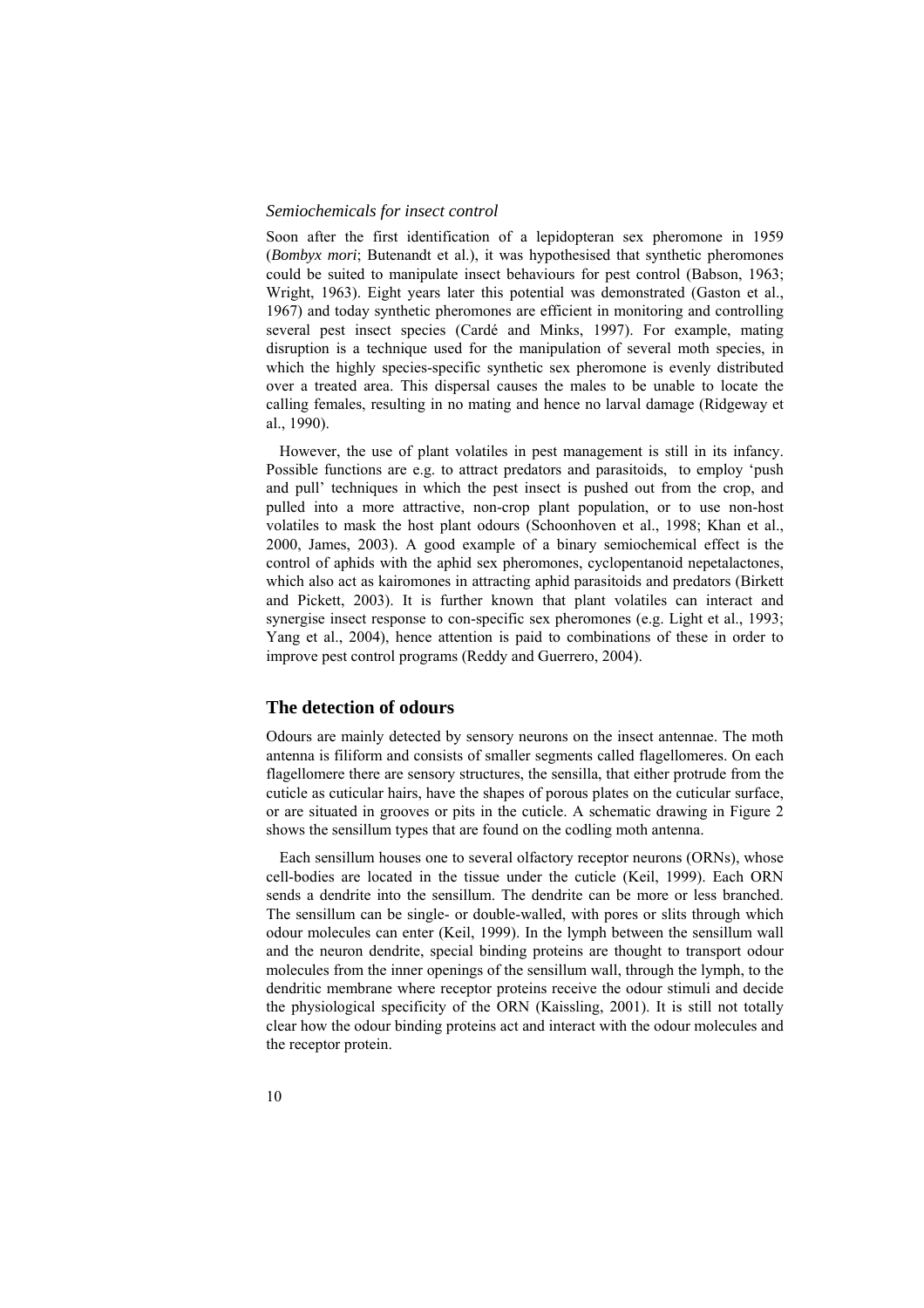

*Figure 2.* (**A**) Schematic drawing of the sensillum types found on the antenna of the codling moth, *Cydia pomonella*, the sensillum type *s. styloconica* is not included. (**B**) An SEM image at 1500x magnification of the scale-less section of the 4th and 5th flagellomere, counted from the base, of a female codling moth antenna. Right side – distal margin; left side – proximal margin. Scale bar =  $10 \mu$ m.

It seems that each ORN carries at least one type of receptor that is specific for a limited number of ORNs; there are, in addition, a more general receptor type found in numerous neurons of e.g. *Heliothis virescens*, *Drosophila melanogaster* and *Anopheles gambiae*, and its function is yet unclear (Krieger et al., 2003; Vosshall et al., 2000). In *Drosophila melanogaster*, the most studied insect at the molecular level, approximately 40 different types of antennal receptors have been found (Vosshall et al., 2000). Each receptor is specific for a number of odour chemicals, and one odour can be detected by several receptors; this overlap is suggested to lead to that insects can detect a higher number of odours than dictated by the number of receptors (Elmore et al., 2003; Keller and Vosshall, 2003; Hallem et al., 2004). The odour molecule-receptor interaction initiates a chainreaction that results in a receptor potential. This change in potential elicits bursts of action potentials from the neuron, with frequencies dependent on odour quality and quantity. However, an odorant-receptor interaction may also result in an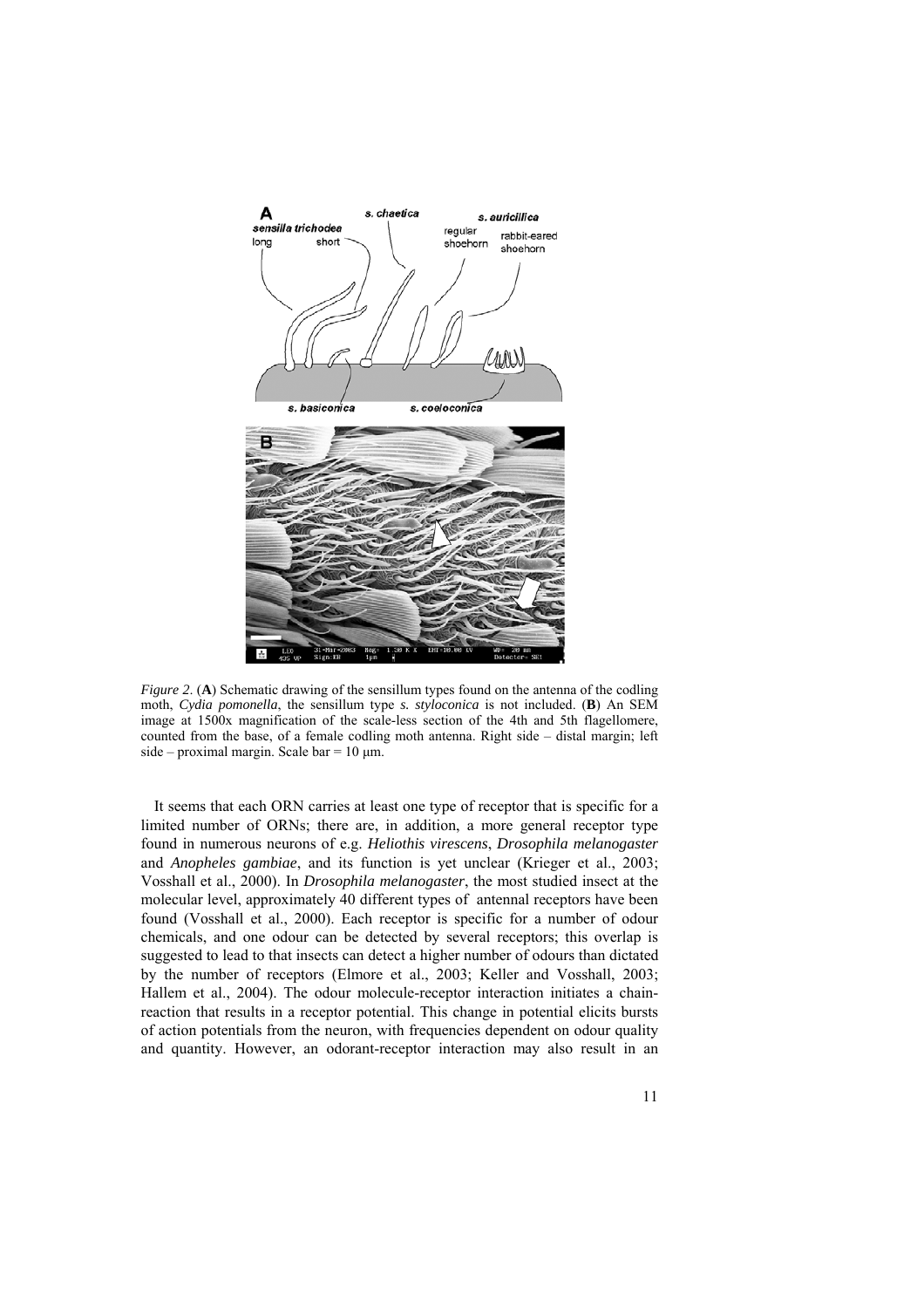inhibition of the neuron activity. The information is then sent via the ORN the axon through the antennal nerve (AN) to the brain (Stengl, 1999).

## **The brain**

Primary integration of olfactory information in insects occurs at the antennal lobes (AL) of the brain (Anton and Homberg, 1999). The neuropil in the AL is organised in dense, more or less globular shapes called glomeruli. The number of glomeruli is species-specific and varies between e.g. 32 in the mosquito *Aedes aegypti* to over 1000 in the locust *Locusta migratoria* (Ernst et al., 1977; Bausenswien and Nick, 1998). A majority of the glomeruli are sexually isomorphic, i.e. found both in males and females, whereas a group of sexually dimorphic glomeruli are found in male moths at the entrance of the AN into the AL (Anton and Homberg, 1999). The ORN axons reach the glomeruli and connect to the vast network of interneurons that (a) interconnect glomeruli, and (b) relay the processed signal to higher olfactory centres. Signals are integrated by local interneurons, and the coded information is transported by projection neurons to higher centres of the brain for further processing, which may ultimately result in a behavioural or physiological reaction (de Belle and Kanzaki, 1999).

Axons from antennal ORNs expressing a specific type of dendritic receptor protein target the same glomerulus (Vosshall, 2000; Keller and Vosshall, 2003; Hallem et al., 2004). Many ORNs involved in host plant coding are characterised by a relatively wide response spectrum, and their response spectra often overlap, hence several glomeruli may be activated by one odorant signal. This creates a specific pattern of activated glomeruli when the ORNs detect odours, and these patterns have been shown to depend on odour quality as well as quantity in moths (Carlsson, 2003 and references therein). This complex mechanism is referred to as 'across-fibre' information coding, and allows the insect to identify and quantify a vast number of odorants (Hansson and Christensen, 1999).

The pathways of sex pheromone and non-pheromone information are to a large degree separated (Hildebrand, 1996). Male moths possess an extra set-up of glomeruli, called the macroglomerular complex (MGC), which is situated at the entrance of the AN. It usually consists of a large, irregularly shaped glomerulus, along with some satellite glomeruli. It has been shown for several moth species that the number of MGC sub-units is equal to the number of components involved in pheromone communication (Hansson, 1997). ORNs detecting pheromone information are highly specific and sensitive. Information about pheromone signals from a specific type of ORN reaches a certain glomerulus of the MGC, and, theoretically, the information is directly passed on to projection neurons for transmission to higher brain centres. Such straightforward information channels are referred to as 'labelled-lines' (Hansson and Christensen, 1999). However, the anatomical labelled-lines in its strict sense have been shown to be not true in some species (Anton and Hansson, 1999). The output from the antennal lobe in e.g. *Trichoplusia ni* have been shown to not match the input of information on pheromone signals, as a result from interglomerular activity via local neurons, and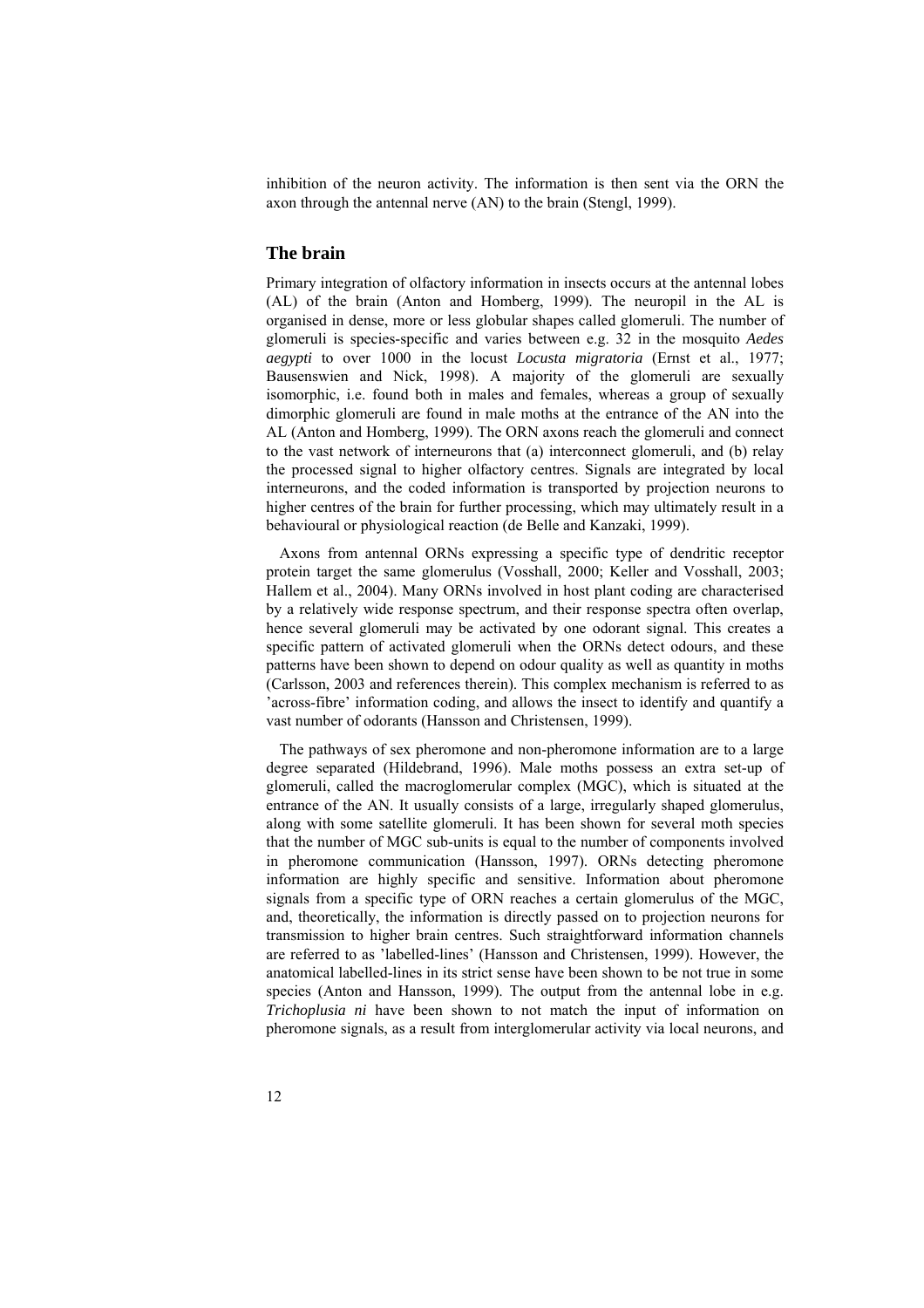pheromone-responding projection neurons have been found to also respond to plant-associated odours (Anton and Hansson, 1999).



*Figure 3*. The codling moth, *Cydia pomonella* (above; photo by Peter Valeur), and its larva (arrowhead) inside an apple with typical tunnels and larval frass (arrow; photo by Lena Ansebo).

### **The target insect –** *Cydia pomonella*

The codling moth, *Cydia pomonella* L. (Lepidoptera: Tortricidae) is ca. 10 mm long, with wings that are marmorated in different shades of grey (Figure 3). Towards the distal end of each forewing there is a dark and coppery-brown patch. Codling moths prevail in temperate regions, and their host plants, all members of the family Rosaceae, are mainly apple (*Malus domestica* L.), but also pear (*Pyrus communis*), walnut (*Juglans* spp.) and quince (*Cydonia oblonga*). Codling moths over-winter as larvae hidden under bark, pupate in early spring and emerge as adults in late spring. In cooler regions such as Scandinavia codling moths are generally univoltine, but in warm summers two generations can be observed.

The reproductive activity of codling moths occurs at dusk, when males actively fly around host tree canopies in search for females. Calling females reside on trees, and release a blend of sex pheromone compounds from a gland at the tip of the abdomen. This blend is suggested to comprise six components, of which codlemone, (*E,E*)-8,10-dodecadienol, is the major (e.g. Roelofs et al., 1971; Arn et al., 1985; Bäckman et al., 1997; El-Sayed et al., 1999; Witzgall et al., 2001). The males are highly sensitive to the pheromone, and can detect odour filaments in the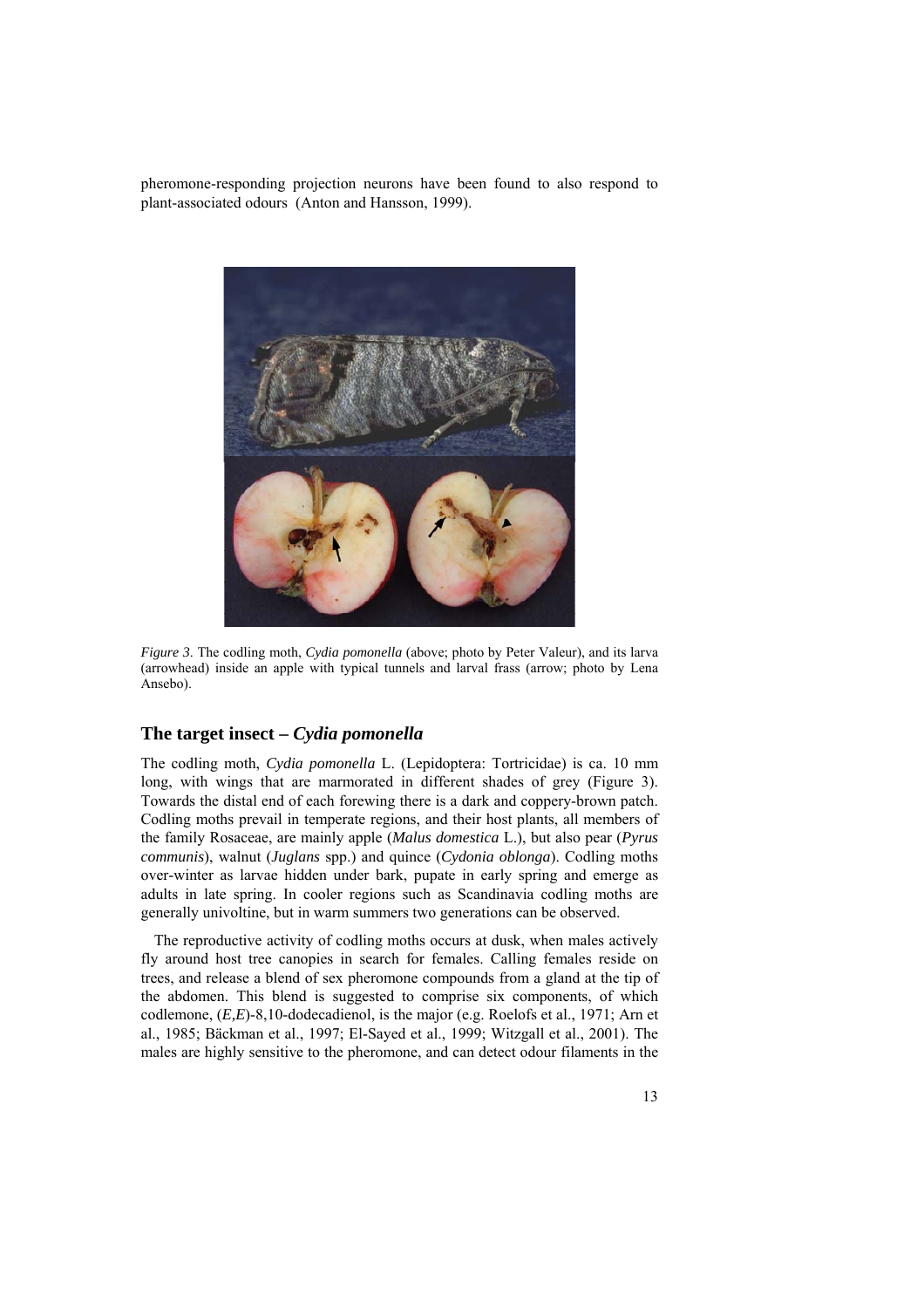air at a long distance from the calling female. The pheromone triggers males to fly upwind to find the female to mate.

The females initiate oviposition 12–to-24 hours after mating. Plant odours are known to be involved as cues in the search for oviposition sites suitable for larval development (Wildbolz.,1958; Wearing et al., 1973; Yan et al., 1999). The eggs are dispersed singly on leaves close to the fruit, occasionally on the fruitlet (Wildbolz, 1958). The hatched larvae seek up and bore into the fruit, normally one larva per fruit, and feed during the entire larval period from seeds and flesh within the fruit (Figure 3). The larvae finally leave the fruit for diapause or pupation.

# **Results**

To fully understand the process of plant volatile detection and host odour-directed behaviour of the codling moth, efforts must be directed towards (a) identifying what plant compounds are emitted from the hosts, (b) which of the odorants can be detected by the moth, (c) in what way are they detected, and (d) how they affect the moths. The following summarises the results of the findings in Paper I-V according to the Appendix of this thesis.



*Figure 4*. Schematic drawing of the odour collection apparatus for headspace collections of odour volatiles. The plant is placed inside a glass-jar, consisting of two parts inter-sealed with an airtight ground-glass fitting (1). Air is pulled into the jar through a char-coal filter (2), passed over the plant and pulled out through a filter that traps emitted volatiles (3).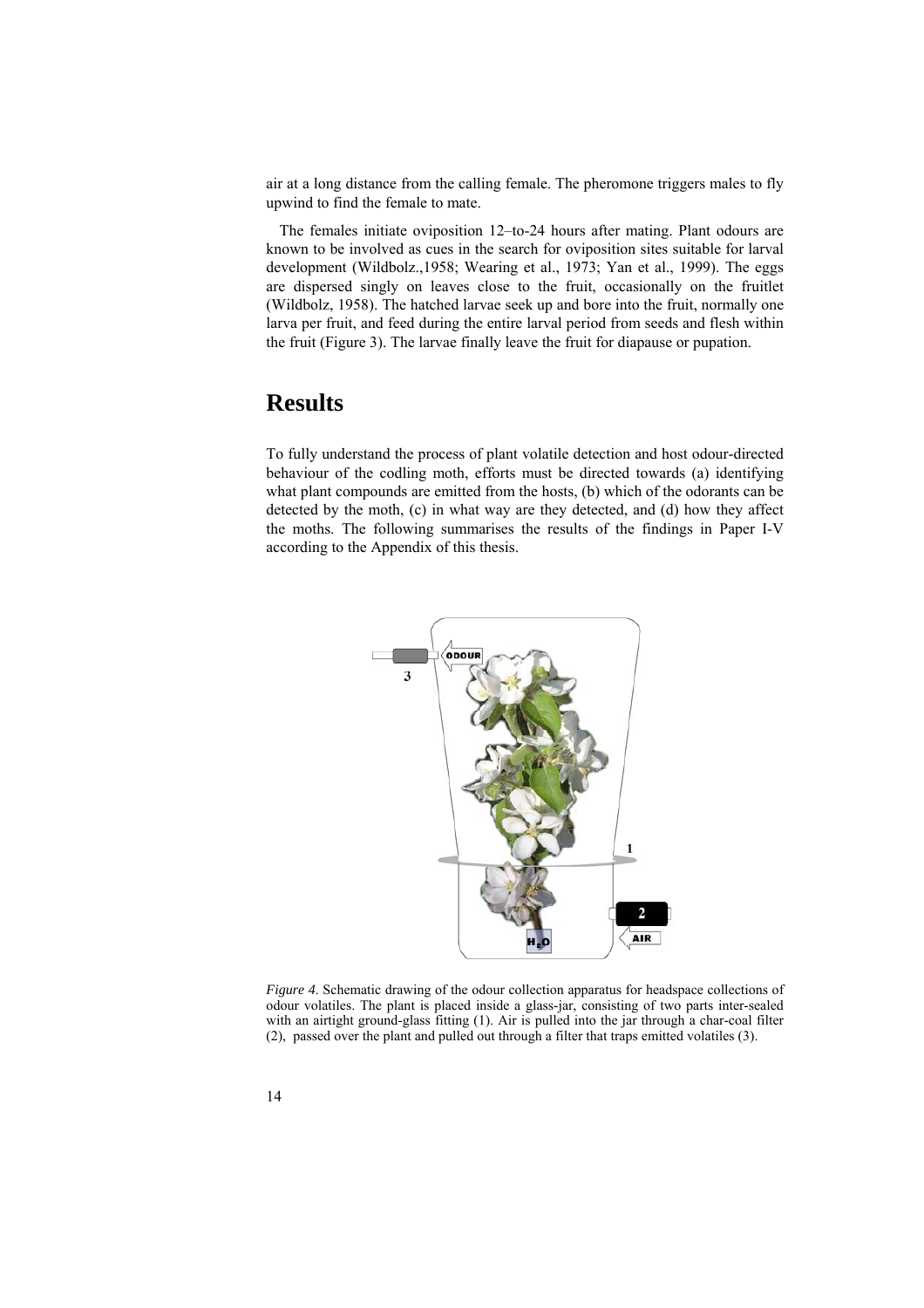### **The host (Papers I and V)**

Identifying compounds released by the host trees of the codling moth, at the time for reproductive activity of the insect, would effectively narrow the list of compounds that are potentially used by the moths for host recognition. To achieve this, we collected released volatiles from branches with leaves and flowers or fruit in filters (Figure 4). The filters were rinsed with an organic solvent, thus extracting the host-plant compounds. The extracts were analysed by means of a gas chromatograph (GC) and mass spectrometer (for further details on Method and Materials, see Paper I).

The odour profiles apple branches and fruit at different phenological stages of apple were analysed (Paper I). Results showed that branches with flowers release a characteristic bouquet of odorants, more specifically benzenoid compounds, especially benzyl alcohol, not found in other developmental stages. Volatiles from small green apples were found to contain several terpenoid compounds, but also some alcanes and aldehydes and one alcohol. Emissions from leaves were similar to green apples. Mature apples differed from green apples by releasing very few terpenoids. Instead they released esters.

Apple, pear and walnut serve as larval hosts for codling moths, and in Paper V the question addressed was whether these trees share a common or different odour profiles. Odours from the three hosts and one non-host (cherry) were collected and analysed. Several compounds were found to be shared by all species including the non-host, whereas other compounds were exclusive to some of them, e.g. α– caryophyllene was exclusively released by pear. In addition, ratios between compounds were found to be different between different species of hosts and the non-host. However, further analyses were needed to make relevant comparisons, see next chapter.

These studies provided a valuable overview of the odour bouquets that are emitted from host-plants and a non-host. The next step was to identify which of these compounds were biologically relevant to the codling moths.

### **The detection (Papers I,II and III)**

With the list of odorants emitted by the plants, we needed to identify which of them that the codling moths could detect. Insect odour detection can be studied by two electrophysiological methods. Both involve studying ORN responses but at two 'resolution' levels, the antennal and the sensillar level. Studies at the antennal level, electroantennography (EAG), is thought to be a measurement of the entire antennal ORN-population, and is a time-efficient method to screen antennal ORNs. However, low responses to a compound caused for example by a low number of responding ORNs, may be overseen. Studies at the sensillar level, through single sensillum recordings (SSR), measure responses by the ORNs housed in a single sensillum, and although it is more time-consuming, this method gives a more refined picture of and provides more information about the odour detection (Wibe, 2004).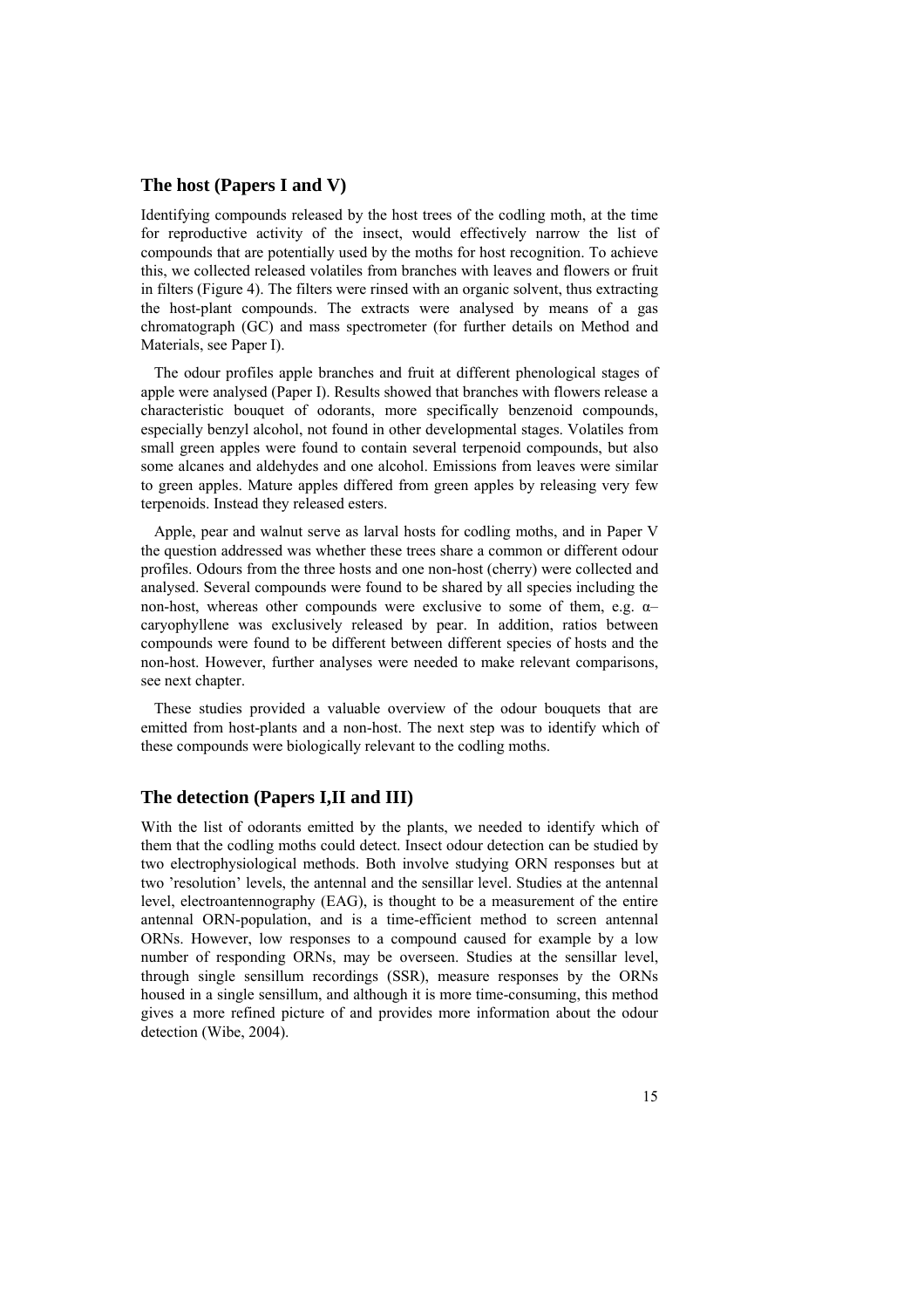#### *Host odours detected by the moth (Papers I and II)*

Electroantennographic (EAG) recordings provided a list of the antennally detectable odorants in the plant extracts. The antenna was placed between two electrodes and coupled to an amplifier (Figure 5). When an odour was presented and ORNs responded, the change in electric potential was visualised as a peak protruding from the constant noise of the baseline. The size of a specific EAG response was shown to be dose dependent and probably relate to the number of responding ORNs, and their sensitivity to the odorant (R. Ignell, personal comm.). In order to screen for antennal specificity to the compounds in the plant odour extracts, a technique linking flame ionisation and Electro-Antennographic Detection in the outlet of a Gas Chromatograph (GC-EAD) was used. The odorants collected from the hosts and the non-host were separated in the GC column and split in two, one part leading to the FID and the other over the antenna (see Material and Methods in Papers I,II).



*Figure 5*. Schematic drawing of simultaneous recordings of signals from a flame ionisation detector (**FID**) and an insect antenna (**An**). The odour sample is injected on a gas chromatograph (**GC**) with a split column and an extra outlet. The antenna is placed with its cut ends in saline-filled wells (**SW**) on the antenna holder (**AH**), connected to an amplifier (**Amp**) and a voltmeter. (Photo by L. Ansebo)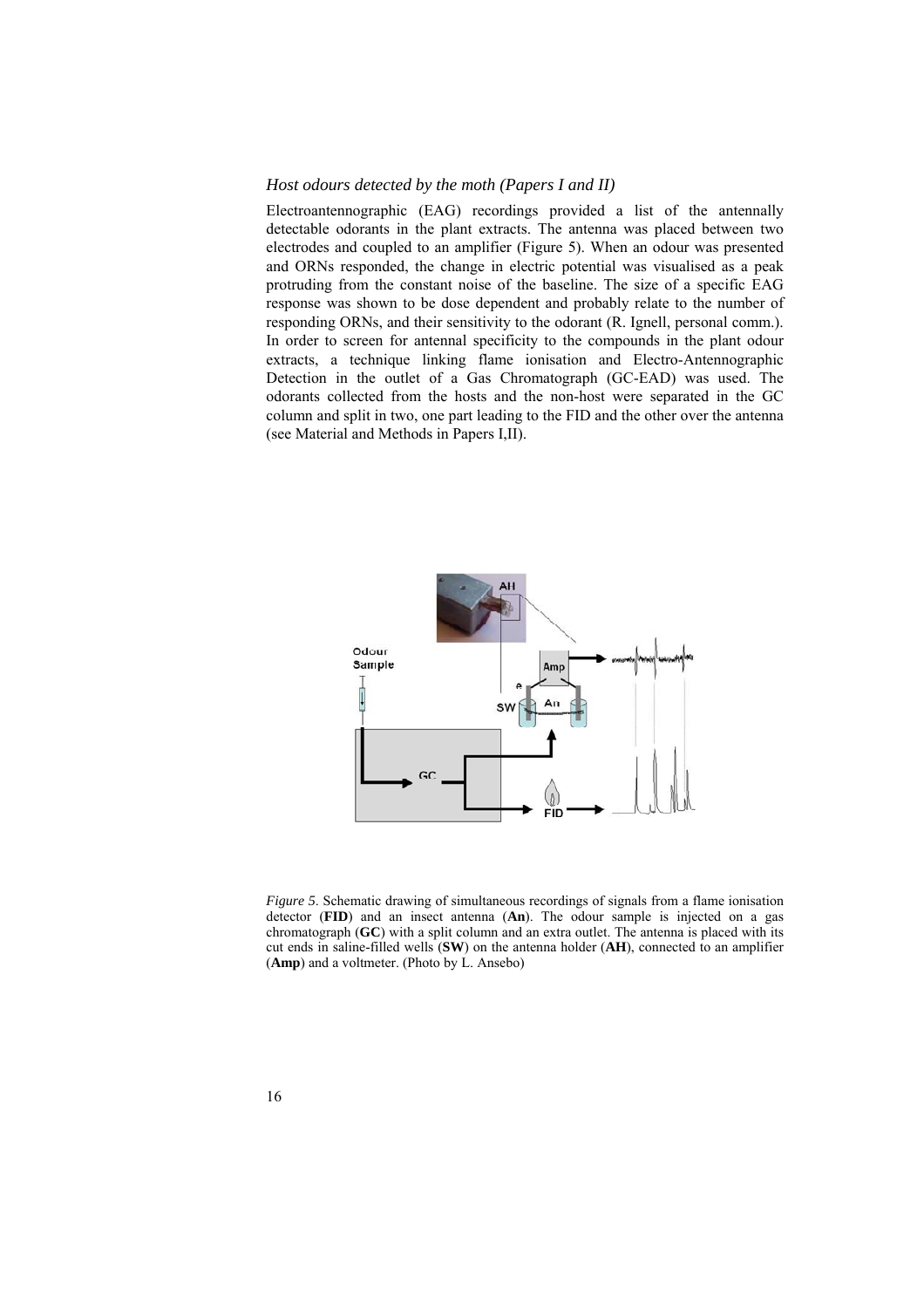In Paper I, compounds in the extracts of apple volatiles of different phenological stages were screened for EAD activity and 17 out of 64 compounds elicited EAD responses in the female codling moth antenna (Table 1). One of the EAD-active compounds was exclusively emitted by flowers, while seven were emitted by ripe apples only. Six compounds were released by flowers, leaves and small green fruit. Three compounds were released at all phenological stages. The nine EADactive compounds that were present in odours of green apple and leaves were considered as candidate components of the odour bouquet that female codling moths recognise as indicative of a suitable host.

*Table 1*. Volatile compounds in headspace collections from apple ('Discovery') at different phenological stages (flower-emitted volatiles excluded) that elicited antennal responses by female codling moths, *Cydia pomonella*, as determined by GC-EAD. Compound amounts are relative to (*E,E*)-α-farnesene. Data are extracted from Table 1 in Paper 1.

|                                      | 1-3 weeks after bloom |                |                | ripe           |
|--------------------------------------|-----------------------|----------------|----------------|----------------|
|                                      | leaves                | leaves, fruit  | fruit          | fruit          |
| esters                               |                       |                |                |                |
| butyl butanoate                      |                       |                |                | 36             |
| propyl hexanoate                     |                       |                |                | $\overline{4}$ |
| hexyl propanoate                     |                       |                |                | 7              |
| butyl hexanoate                      |                       |                |                | 29             |
| hexyl butanoate                      |                       |                |                | 21             |
| hexyl 2-methyl butanoate             |                       |                |                | 112            |
| hexyl hexanoate                      |                       |                |                | 25             |
| alcohols                             |                       |                |                |                |
| $(Z)$ 3-hexenol                      | 71                    | 8              | 11             |                |
| benzenoids                           |                       |                |                |                |
| methyl salicylate                    |                       | 3              | 1              |                |
| terpenoids                           |                       |                |                |                |
| 4,8-dimethyl-1,3, $(E)$ 7-nonatriene | 13                    | 26             | 21             | 34             |
| $(\pm)$ -linalool                    | 2                     | $\overline{2}$ | 2              |                |
| ß-caryophyllene                      | 29                    | 13             | $\tau$         |                |
| $(E)$ -ß-farnesene                   | 79                    | 1              | 3              |                |
| germacrene D                         | 21                    | 27             | 7              |                |
| $(Z,E)$ - $\alpha$ -farnesene        | $\overline{4}$        | $\overline{2}$ | $\overline{2}$ | 7              |
| $(E,E)$ - $\alpha$ -farnesene        | 100                   | 100            | 100            | 100            |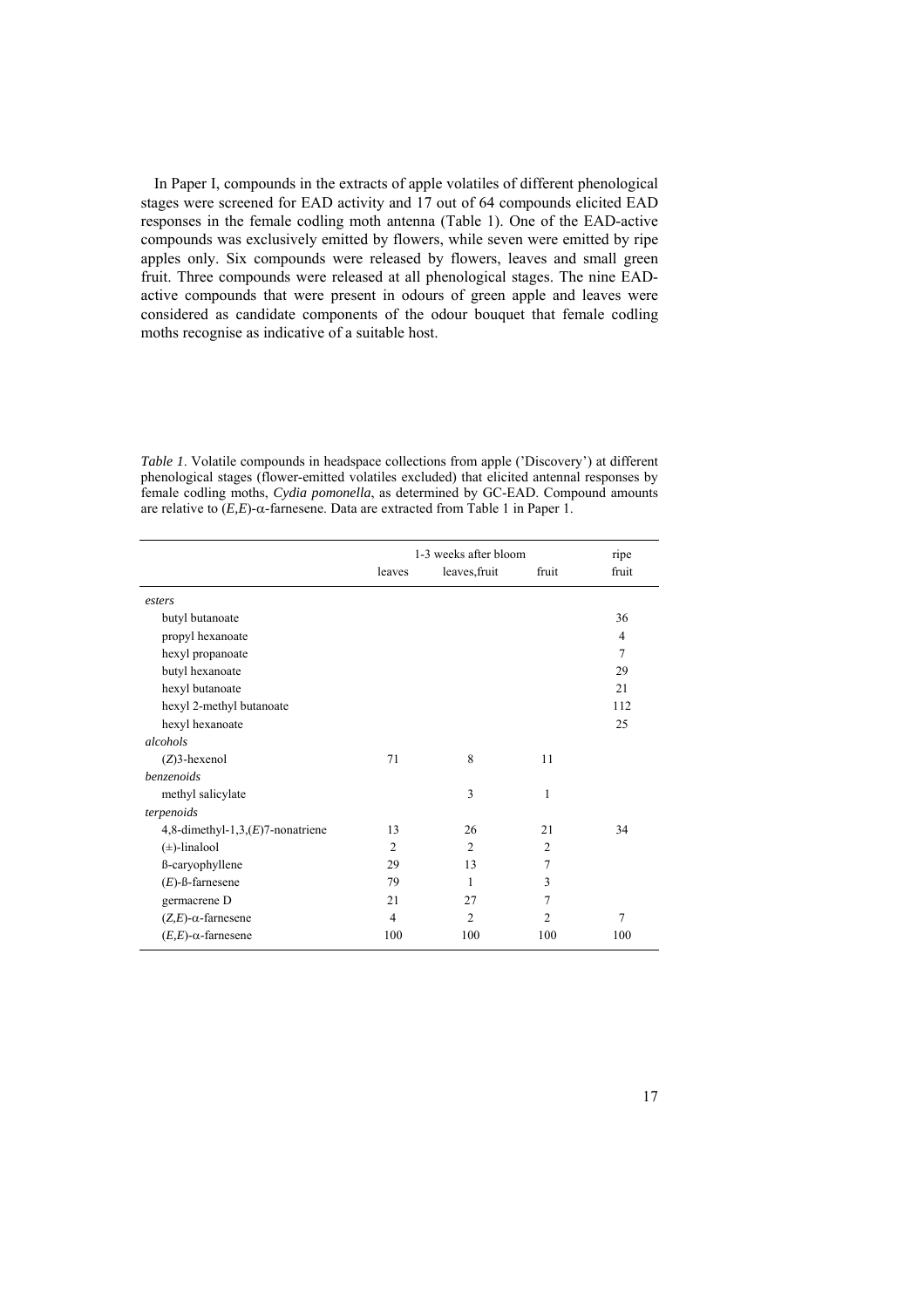In Paper V, the odour profiles of three host species (apple, pear and walnut) and one non-host (cherry) were analysed. Before any comparisons were made, the odours in the extracts were screened for EAD activity. Only EAD-active compounds were included in the comparisons, which showed that compounds present in the host species were not found in the non-host, however there were variation in both quality and quantity between hosts.

The results from Papers I and V showed considerable variation in the content of detectable odours between different phenological stages of a host and between different host species. These results indicate that females are quite flexible in their response to host volatile blends and, furthermore, able to adapt to new conditions, e.g. shift between host species and between phenological stages of the host, from the first moth generation to the second during a single season.

#### *Screening antennal sensitivity and selectivity (Paper II)*

In paper II we studied male but mainly female antennal odour detection by screening the antennal response to a set of host-plant odours, the major sex pheromone component (codlemone) and one aldehyde, (*E,E*)-2,4-decadienal, which is found in the larval defence secretion of the European apple sawfly, *Hoplocampa testudinea* (Boevé et al., 1996), at two doses, 10 and 100 ng. By using GC-EAD, instead of EAG in combination with the traditional dose-response procedure that includes odour application on filter papers, we circumvented problems with possible impurities and different volatilities of the compounds. This was accomplished due to the separation of the odours in the column, resulting in that volatiles were eluted in the same amounts from the GC onto the antenna.

We found differences in the female dose-response pattern to the test odorants; some evoked strong responses at both doses, whereas responses to other compounds could be low or zero at 10 ng but strongly increased at 100 ng, indicating different ORN response thresholds to different odorants. Male antennal EAD-responses to eight plant odours revealed similar response patterns as the females, indicating that plant odours are of relevance also for males. However, a striking difference was found in the male response to plant odours versus codlemone, as both doses of codlemone elicited more than five times stronger responses, probably due to a higher number and sensitivity of male ORNs tuned to codlemone. Interestingly, female EADs showed strong responses to codlemone at 100 ng. This kind of female auto-detection has only been reported for a few species, e.g. female *Spodoptera littoralis* were demonstrated to have pheromonetuned ORNs as sensitive and specific as the males (Ljungberg et al., 1993; Ochieng et al., 1995). One can only speculate about the purpose of female autodetection, e.g. to monitor the female's own pheromone-release, or detect other calling females that compete in male attraction.

#### *Peripheral detection (Paper III)*

Studies on the specificity of ORNs in single sensilla are required in the attempt to understand the mechanisms underlying detection of odours. Such studies need a morphological description of the antennal sensilla, and for this purpose scanning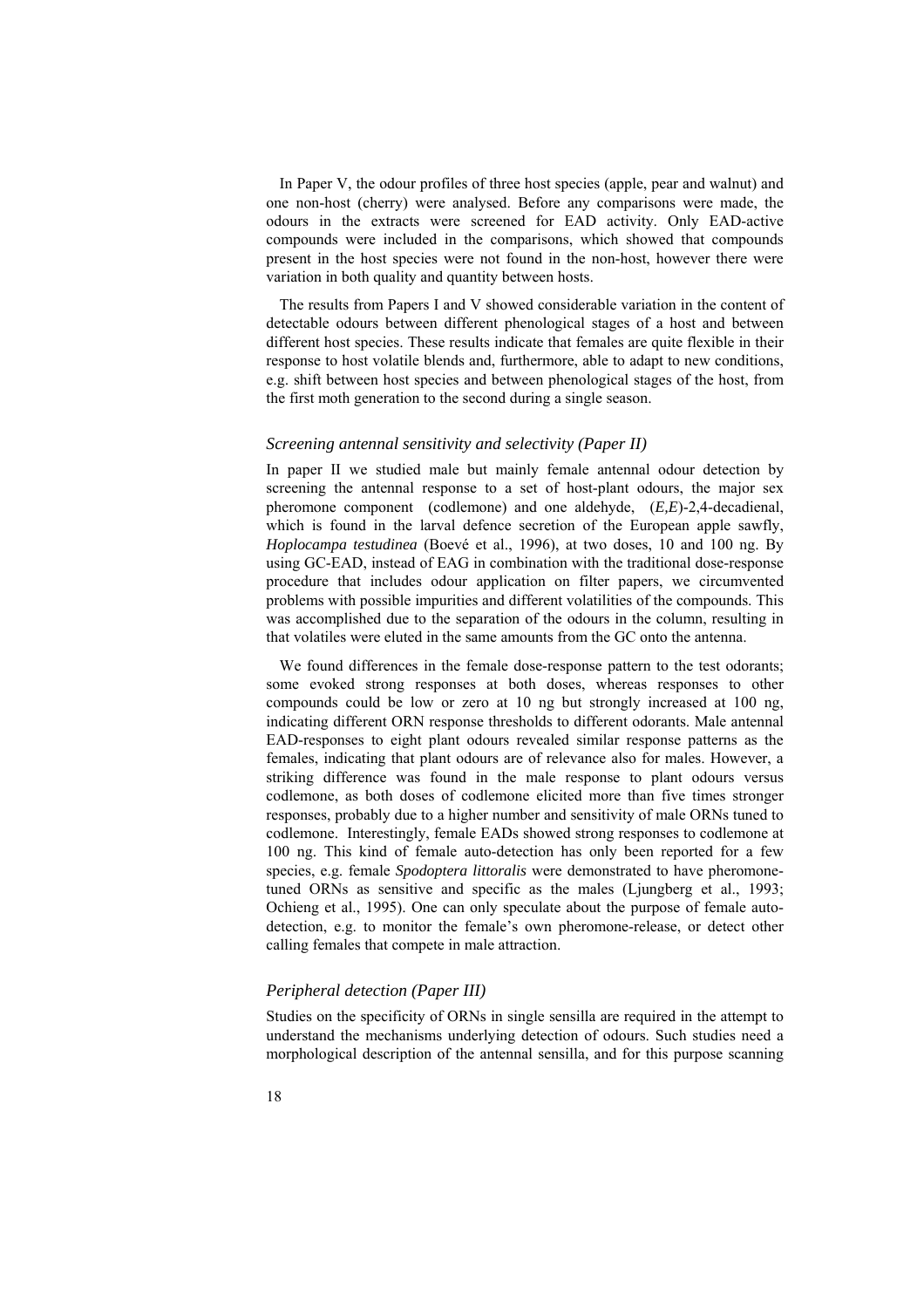electron microscopy is an excellent tool. The morphological observations in Paper III were largely in accordance with Ebbinghaus et al. (1998). We did, however, observe a different distribution of the long-type *s. trichodea* as well as a previously non-described sensillum-type with basiconic features. A scanning electron microscope image of two flagellomeres and a schematic drawing of the codling moth sensillum types are shown in Figure1. Of the six sensillum types found on the antenna, *s. trichodea* have received most of the attention and have been shown to contain ORNs tuned to codlemone (Lucas et al., 1994; Ebbinghaus et al., 1998). In paper III, the target sensillum type was instead *s. auricillica* with its two sub-types, rabbit-eared and regular shoehorns. The function of this sensillum type has been unknown until recently when it was shown that *s. auricillica* in the herald moth, *Scoliopteryx libatrix*, and in the beet armyworm, *Spodoptera exigua*, house ORNs involved in plant odour detection (Mochizuki et al.,1992; Anderson et al., 2000).

The electrophysiological technique SSR allowed us to 'connect' to a single sensillum instead of the whole antenna, by means of an extremely sharp tungsten electrode, which was inserted through the cuticle of the sensillum base, close to the ORN cell bodies (Figure 6). The spontaneous activity and the excitation or inhibition of an ORN caused by specific test odorants were recorded. Several ORNs housed in the same sensillum could be discriminated by their action potential (spike) shapes and/or amplitudes (de Bruyne at al., 2001). (See Material and Methods in Paper III.)



*Figure 6.* Schematic drawing of a sensillum, housing one neuron with its dendrite protruding up into the lumen of the hair-like sensillum. A sharpened tungsten electrode is inserted adjacent to the cell body of the receptor neuron for recordings of the neural activity. (Picture from P. Anderson).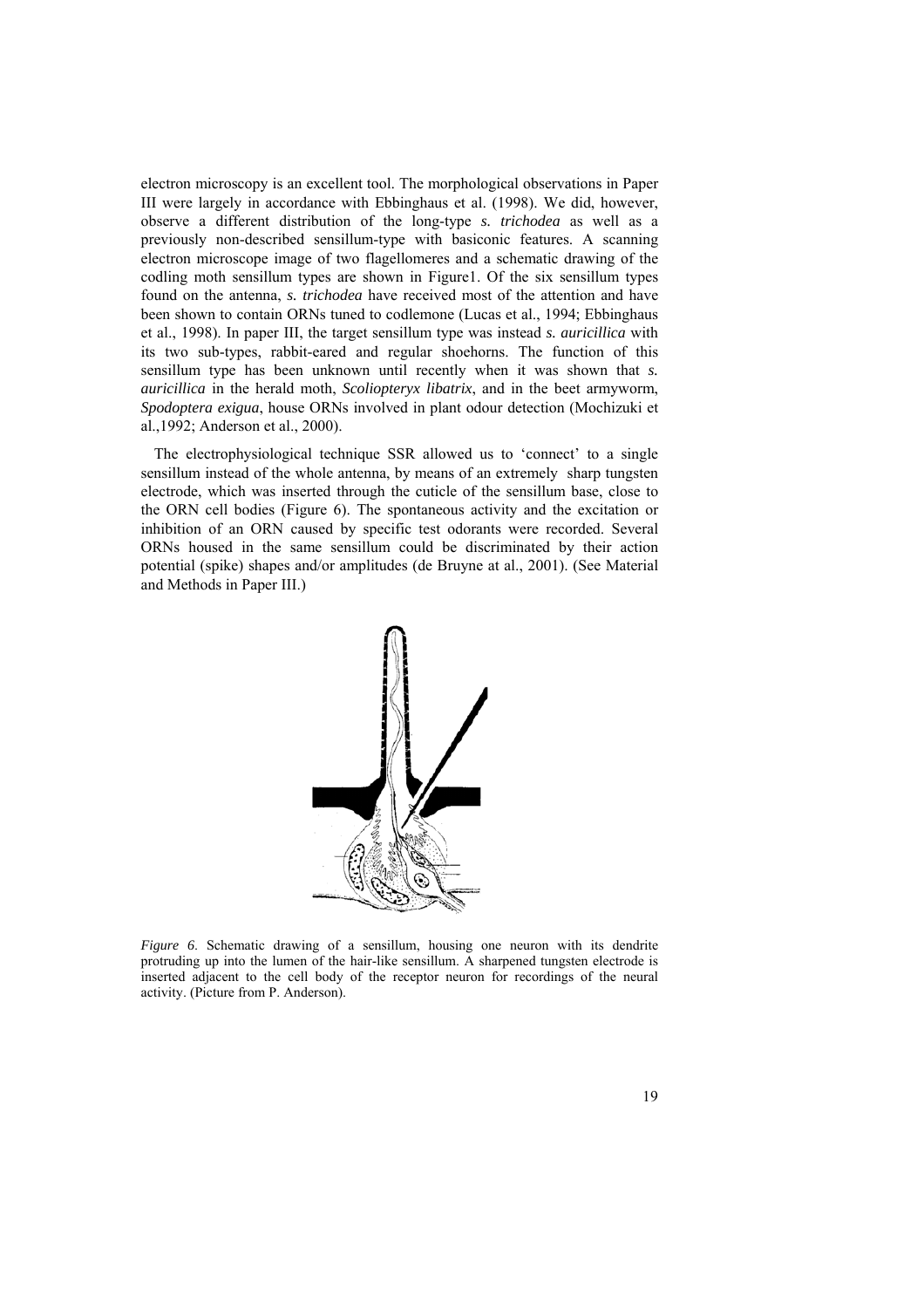A set of eleven plant compounds, four sex pheromone compounds, and one bimodal synergist / antagonist were tested. As a result, both males and females were found to have similar set-ups of 3-to-4 ORNs per sensillum (Figure 7B). All but one of the tested compounds elicited a response in one or several ORNs. These ORNs responded to 1-to-3 odorants, sometimes with overlapping response spectra, whereas other ORNs did not respond to any of the tested odorants. An example of a recorded ORN response is shown in Figure 7A. Codlemone evoked a response in male *s. auricillica* ORNs, showing that the detection of the major pheromone component is not restricted to the highly sensitive trichoid ORNs. The findings in Paper III indicate that codling moths possess a more complex odour detection system than expected.



*Figure 7*. Single sensillum recording from a female *s. auricillica* rabbit-eared shoehorn in *C. pomonella*. (**A**) activation of the large-spiking neuron a to stimulation by ethyl (*E,Z*)-2,4 decadienoate (pear ester) formulated at 10 µg on a piece of filter-paper. Horizontal bar: stimulus duration (500 ms). (**B**) Examples of spike amplitudes of the three neurons housed in the sensillum: large spike, neuron *a*; medium spike, neuron *b*, and small spike, neuron *c*.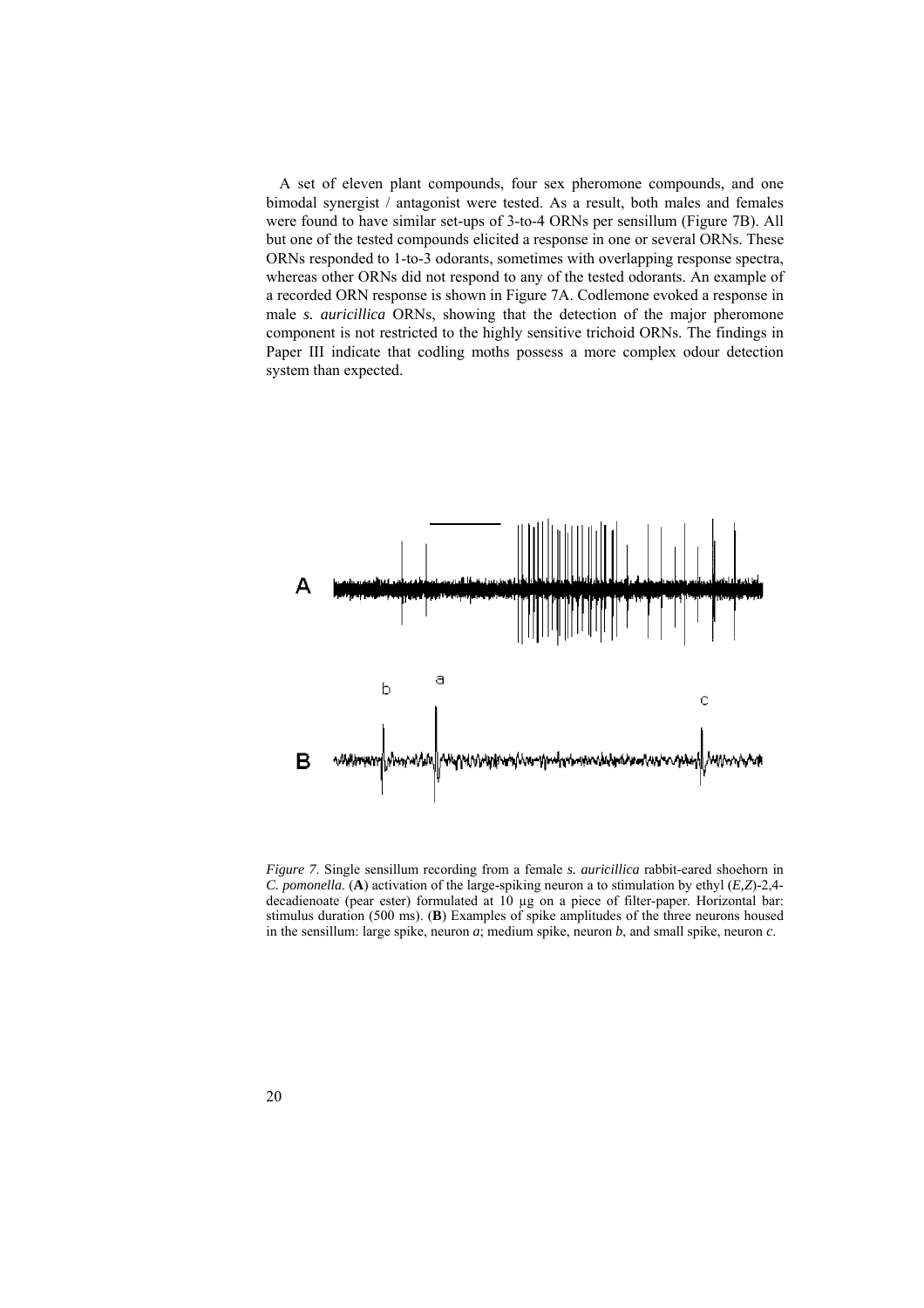#### **The centra of primary information integration (Paper IV)**

Information from ORNs is transported to the primary olfactory centre of the brain, the AL, where the information is integrated, coded and transmitted to higher brain centres (Anton and Homberg, 1999; Hansson and Christensen, 1999). In order to investigate some of the complexity of the ALs, a first step is to study the morphology of these centres. The use of confocal microscopy in morphological studies of brain tissue has a great advantage in that organs can be kept intact, while laser beams scan through the tissue, section by section. These beams excite fluorescent markers that certain elements in the tissue have been labelled with, resulting in a stack of 2-dimensional images of the tissue.

We dissected male and female brains, and treated them with three fluorescent markers:  $\alpha$ -synapsin, in conjunction with a fluorescent secondary antibody, which labels synapses inside neuropil tissue (Klagges et al., 1996); phalloidin, which labels F-actin in axons of ORNs (Rössler et al., 2002); and TOTO-3, which binds to the DNA and RNA of cell bodies. The three labels worked well together, and the major part of each AL was clearly visualised (Figure 8A-B).

Paper IV presents the morphology of the ALs as digital 3-dimensional (3D) reconstructions of the glomeruli (Figure 8C). Female and male ALs consisted of 52 ( $\pm$ 2) and 50 ( $\pm$ 1) ordinary glomeruli respectively. An additional prominent glomerulus, the cumulus, together with four satellite glomeruli were found in males, and were suggested to comprise the male-specific macro-glomerular complex, the MGC. The observed mismatch in the number of MGC glomeruli and the number of suggested pheromone components is apparent. This discrepancy may be explained by the fact that the cumulus is divided into subregions, each which may receive input from different ORN types. This has has been shown in the cabbage looper moth, *Trichoplusia ni*, where ORN types tuned to one of the six sex pheromone components or one behavioural antagonist specifically target one of seven regions in the five-glomerular MGC (Todd et al., 1995). Another explanation for the mismatch could be that the estimated number of MGC satellite glomeruli is incorrect, or that the pheromone composition is still not completely understood.

The position, size and shape of individual glomeruli varied substantially, especially in females, and it was not possible to assign enough number of glomeruli as landmarks that could facilitate further mapping of the AL. Such great variance has not been observed in most other moth species except for *T. ni*; it has also been observed in the hymenopteran parasitoids *Cotesia glomerata* and *C. rubecula* (Todd and Baker, 1996; Smid et al., 2003). This was a first study on the central nervous system in the codling moth, and further investigations of ORN specificity and their glomerular targets will add important clues to the mechanisms of codling moth sex pheromone and plant odour detection and processing.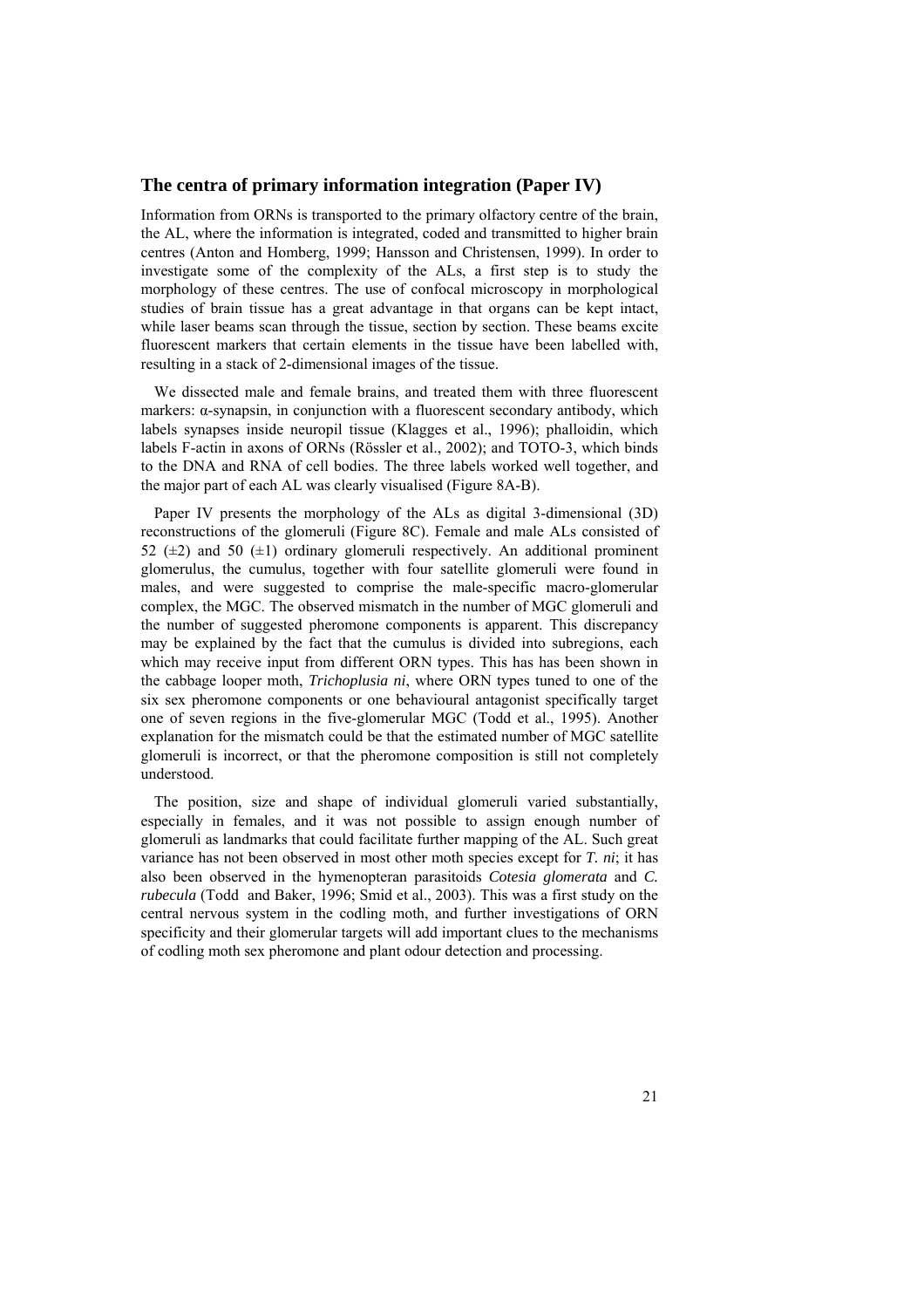

*Figure 8*. (**A**) A confocal section through the male antennal lobe in the codling moth, *Cydia pomonella*, viewed frontally, showing spherical glomeruli in a cluster. (**B**) A projection of 200 confocal sections of a female antennal lobe viewed frontally. (**C**) A 3D reconstruction of the glomeruli in **A**. Yellow: anterior; orange and red: medial; green: posterior; blue: a putative female homologue to the male Cu. AN: antennal nerve; Cu: the large irregularly shaped gomerulus that is part of the male-specific macroglomerular complex; CB: cell bodies of antennal lobe interneurons.

### **The behaviour (Papers I,II and V)**

#### *Orientation towards plant volatiles*

It is well known that codling moth females orient towards apple odour, a behaviour also observed in our experiments (Paper I,V; e.g. Wildbolz, 1958; Yan et al., 1999). It has also been shown that (*E,E*)-a-farnesene increase oviposition and attracts females in laboratory experiments (Hern and Dorn, 1999; Yan et al., 2003). This compound is, however, commonly found in many non-host plants and cannot alone account for female host identification. In order to find the odours that may be involved in the host recognition process, plant volatiles that elicited antennal responses (see above) were chosen and screened for attractiveness, formulated singly in field traps (Paper II). However, no females were trapped, and the most probable explanation is that females are not attracted to single compounds but to multi-component blends. Another explanation for these results may be that the trap design was not suited for captures of females. Surprisingly, males were caught instead, in traps baited with (*E*)-ß-farnesene.

We therefore performed a wind tunnel experiment, using a sprayer apparatus as a dispenser, which release the test odours at known amounts without isomerisation (El-Sayed et al., 1998). We tested odorants known to elicit antennal responses in Papers I and II. The compounds were presented singly as well as in binary or multi-component blends, of which one roughly mimicked a green apple according to the extract contents presented in Paper I. The blends that attracted males to fly upwind towards the source were the apple mimic as well as the binary blends consisting of (*E,E*)-α-farnesene and (*E*)-ß-farnesene or ethyl (*E,Z*)-2,4 decadienoate (pear ester). The best attraction, however, was to a three-component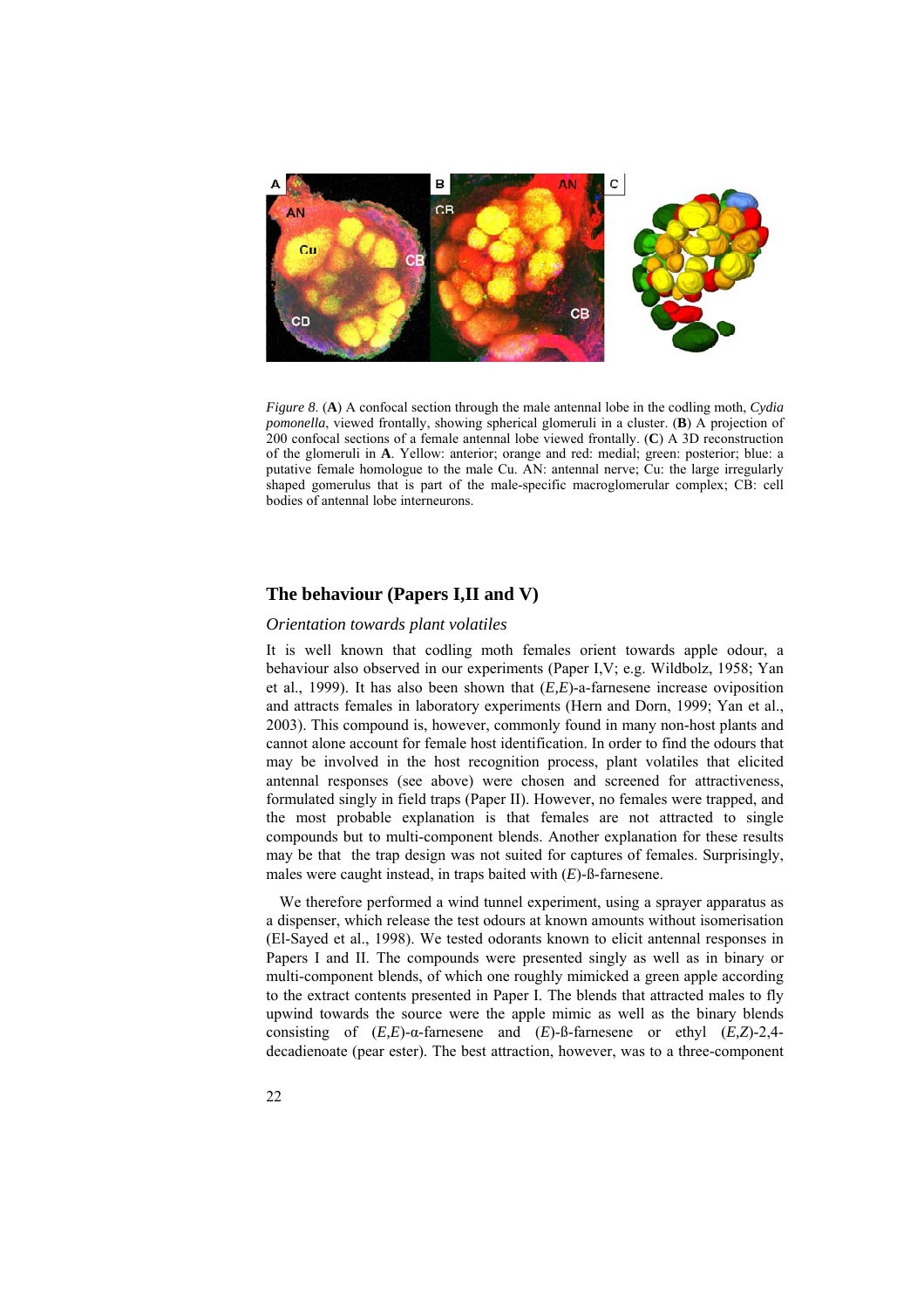blend of these three odorants. The pear ester has in field trials in some applegrowing regions been shown to be highly attractive to both sexes (Light et al., 2001), but it did not elicit upwind flights in the wind tunnel. It is not clear why males are attracted to plant compounds, but one reason may be that the probability to find females is higher in the host trees. In later studies it has been shown that male attraction to the major pheromone component codlemone is synergised by (*E*)-ß-farnesene, (±)-linalool and (*Z*)-3-hexenol (Yang et al., 2004). This is another indication that plant volatiles may be used by moths in optimising mating opportunities (see review by Reddy and Guerrero 2004).

#### *Effect of larval origin on behaviour*

The insects used in our laboratory experiments were reared on artificial diet for several generations and wild insects were regularly introduced. It was observed that the wild females were reluctant to oviposit in the absence of apple odours. This led us to investigate the role of larval origin on adult reproductive behaviour (Paper V). Batches of 10 pairs of males and females originating from populations in apple, walnut, pear, as well as from the laboratory, were placed in apple and walnut trees; non-host cherry trees; a nethouse at <50 m distance from nearest host tree; and in the lab with or without apple. Wild females oviposited significantly more on the host trees, except females originating from apple that were not stimulated by walnut odours, whereas very few eggs were laid without the presence of host odours. It was clear that host odours alone, without any other stimuli such as tactile cues, had an important influence on the oviposition choice of wild females, but not on lab-reared females as they willingly laid eggs wherever they were placed. The experimental set-up did, however, not allow us to establish whether all wild females responded to the odour cues, or if there only were a few that laid many eggs.

A subsequent experiment was therefore performed in which wild and lab-reared males and females were studied in single pairs, either with or without the presence of apple odours (see more details in Paper V). The results showed that most wild females were highly selective and thus reluctant to oviposit if the conditions were not right. However, a low number of wild females were not selective and laid many eggs. The presence of non-selective individuals have earlier been observed e.g. in a study on the privet hawkmoth, *Sphinx ligustri* (Schoonhoven et al., 1998). Larvae were transferred from its host to a non-host, and a few individuals did not have the behavioural barrier to feed from this non-host plant. This observation was commented by Schoonhoven et al. (1998): "The presence of 'abnormal individuals',..., probably reflects the built-in flexibility that enables a species to cope with changing conditions in its environment." Our results clearly show that codling moths are able to adapt to new conditions. When eggs from such nonselective individuals are used to build up a laboratory culture a selection occurs resulting in females that are not as responsive to odour cues as wild females. This is of great general importance for future oviposition studies.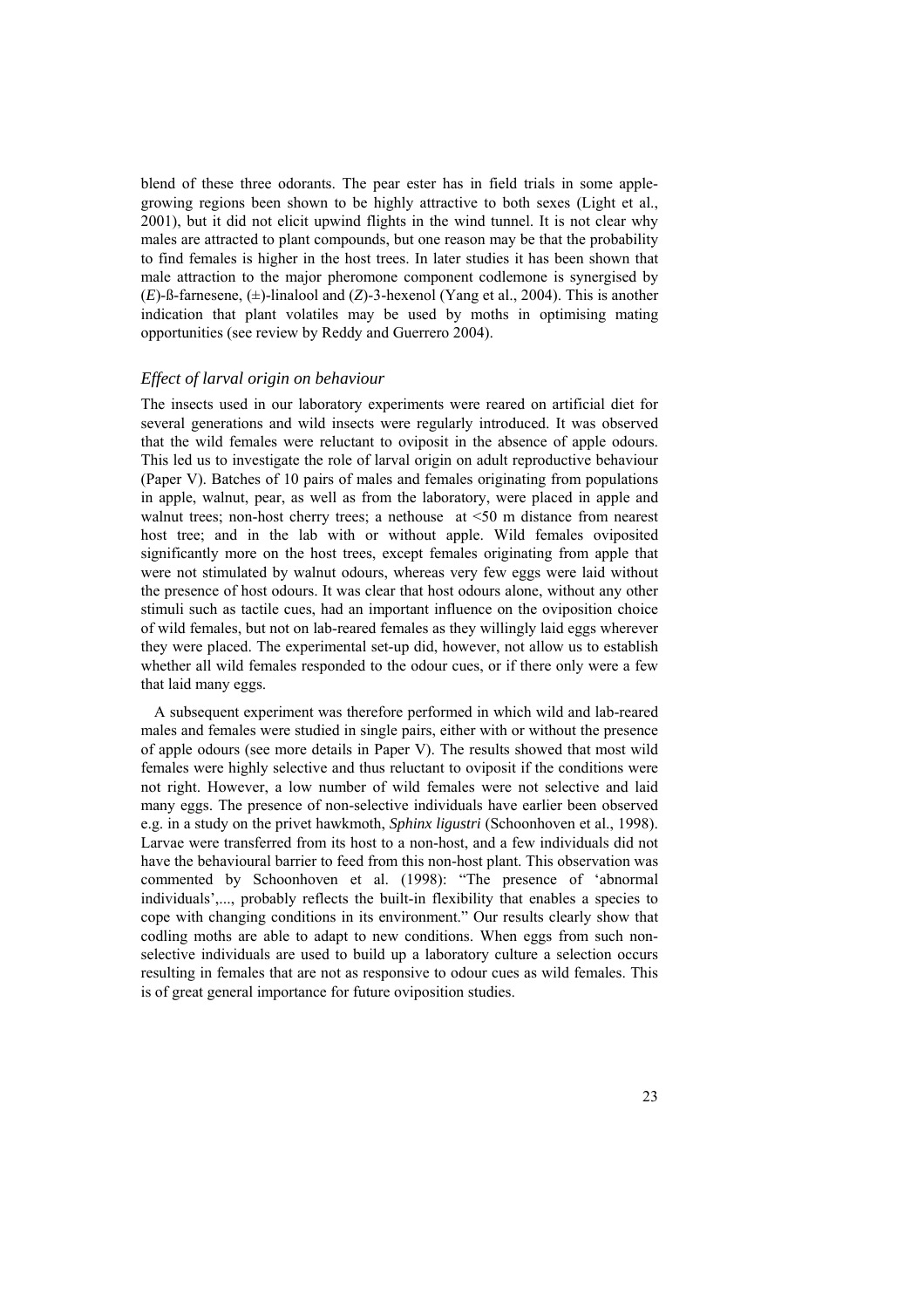# **Concluding remarks and future perspectives**

In a time when the awareness of environmental and human health is increasing, it is more important than ever to push research forward towards a goal of environmentally-safe methods to control pest insects. Hence, focus is now shifting towards mechanisms underlying odour detection and processing with a special interest in plant odours, which have been shown to possess great potentials to be used in the improvement of insect control techniques.

While it seems straight forward that codling moths orient towards apples, our results show the complexity of the olfactory cues, as the host odour profiles varied greatly. And the question can be asked, is it just plant odours in the right combination and ratios, or is there more? Besides olfaction, other sensory cues are most likely involved in codling moth orientation towards plant odours. Vision has for example been shown to influence host search and reproductive behaviour of many species (Shoonhoven et al., 1998).

Insect detection of odours is a complex and refined system, and as such one of the keys to the success of insects (Gullan and Cranston, 1994). This study was a further step to map the antennal sensillar ORNs and their odour specificity. The next step will also include the non-investigated short-type *s. trichodea*, *s. coeloconica* and the novel basiconic sensillum type that was observed. *Sensilla basiconica* have in other species been shown to be involved in both pheromone and plant odour detection, and *s. coeloconica*, studied in the silk moth *Bombyx mori*, in the desert locust *Schistocerca gregaria* and in *Drosophila melanogaster*, housed ORNs responding to host plant volatiles (Hansson, 1995; Pophof, 1997; Ochieng and Hansson, 1999; Ignell, unpublished data). These future studies on ORN detection will be performed in parallel with continued investigations of the ALs, as odour-specific ORN axons can be traced to their target glomeruli. This is especially interesting concerning the sex pheromone blend components, the MGC sub-divisions, and the possible female homologue to the MGC.

Electrophysiology also goes hand in hand with behavioural studies. The studies on behaviour towards plant compounds has obtained a new dimension due to the fact that males are attracted to some of the plant odorants in the wind tunnel. The specific plant compounds that elicited upwind flights by males in the wind tunnel are also likely to be relevant to females. However, future behavioural studies should focus on females, as their reproductive behaviour relies on odours for the host choice. In the long run, a control method that includes females is more efficient than if only males are affected.

Although the work in this thesis has not been aimed to find 'The Odour Blend' that mimics the host and attracts codling moths, several important pieces of information have been added to the increasing knowledge on the role of plant odours and odour perception by codling moths. In this way the thesis provides a solid foundation for further and deeper investigation of the olfaction system in *Cydia pomonella*.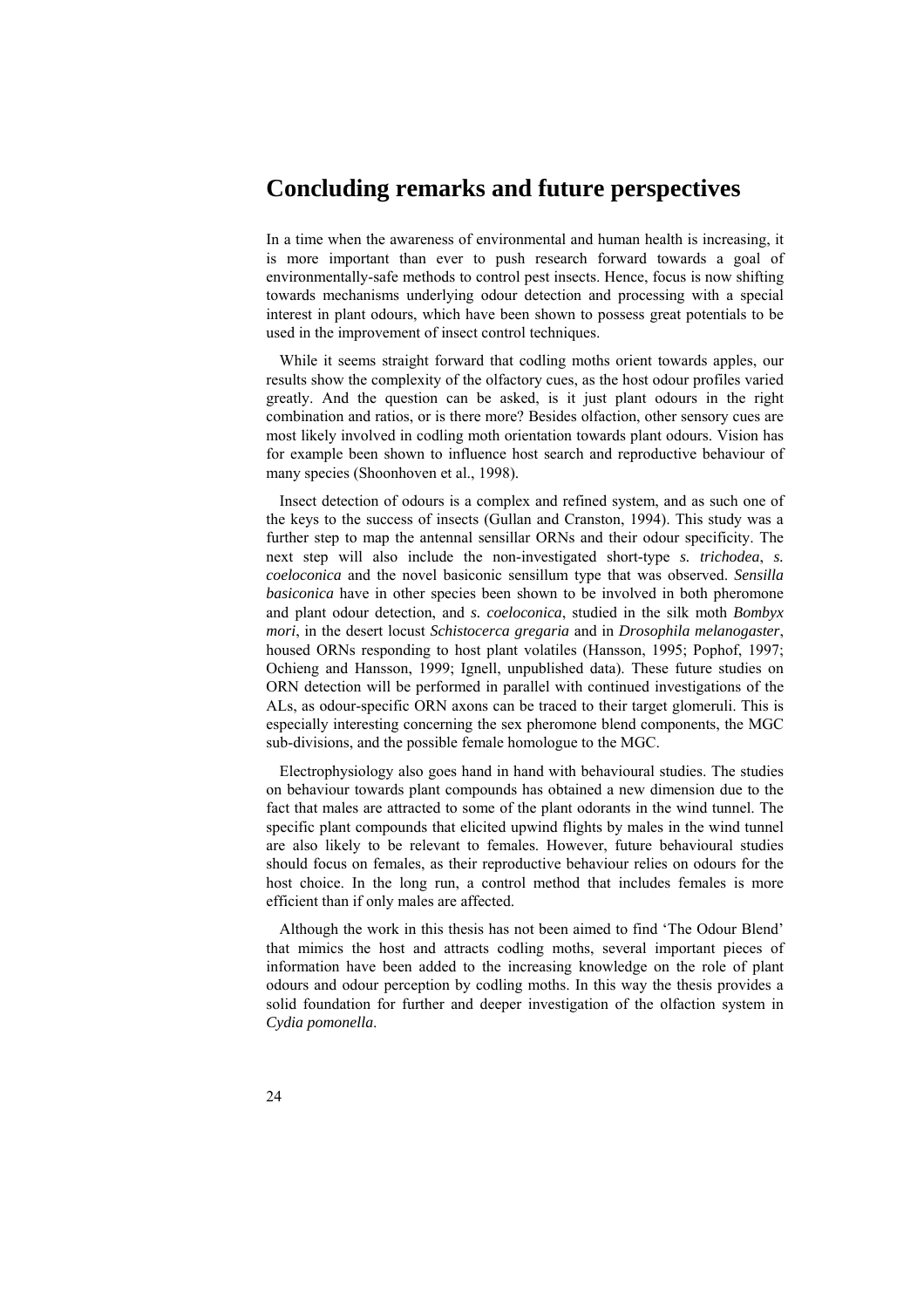# **References**

- Anderson, P., Hallberg, e., Subchev, M., 2000. Morphology of antennal sensilla auricillica and their detection of plant volatiles in the Herald moth, *Scoliopteryx libatrix* L. (Lepidoptera: Noctuidae). *Arthr. Struct. Develop*. 29, 33–41.
- Angioy, A.M., Desogus, A., Barbarossa, I.T., Anderson, P., Hansson, B.S., 2003. Extreme sensitivity in an olfactory system. *Chem. Senses* 28, 279–284.
- Arn, H., Guerin, P.M., Buser, H.R., Rauscher, S., Mani, E., 1985. Sex pheromone blend of the codling moth, *Cydia pomonella*: evidence for a behavioral role of dodecan-1-ol. *Experientia* 41:1482–1484.
- Anton, S., Hansson, B.S., 1999. Physiological mismatching between neurons innervating olfactory glomeruli in a moth. *Proc. R. Soc. Lond*. B 266, 1813–1820.
- Anton, S., Homberg, U., 1999. Antennal lobe structure. In Hansson, B.S. (Ed.), Insect olfaction, Springer, Berlin, pp. 97–124.

Babson, A.L., 1963. Eradicating the gypsy moth. *Science* 142, 447–448.

- Bausenwein, B., Nick, P., 1998. Three dimensional recontruction of the antennal lobe in the mosquito *Aedes aegypti*. In Wehner, R., Elsner, N. (EDs). New neuroethology on the move. Thieme, Stuttgart, p. 386.
- Bengtsson, M., Löfqvist, J., Witzgall, P., 2004. Dofter istället för gift feromoner för bekämpning av skadeinsekter i frukt och vin. In Feromoner och kairomoner för bekämpning av skadeinsekter, Annual Report 2003, Mistra, pp. 7–14.
- Bernays, E.A., Chapman, R.F., 1994. Host-plant selection by phytophagous insects. Chapman & Hall, London.
- Birkett, M.A., Pickett, J.A., 2003. Aphid sex pheromones: from discovery to commercial production. *Phytochem*. 62, 651–656.
- Boevé, J.-L., Lengwiler, U., Tollsten, L., Dorn, S., Turlings, T.C.J., 1996. Volatiles emitted by apple fruitlets infested by larvae of the European sawfly. Phytochem. 42, 373–381.
- Bowers, W.S., Nault, L.R., Webb, R.E., Dutky, S.R., 1972. Aphid alarm pheromone: isolation, identification, synthesis. *Science*, 177(4054), 1121–1122.
- Butenandt, A., Beckmann, R., Stamm, D., Hecker, E., 1959. Ûber den Sexual-Lockstoff des Seidenspinners *Bombyx mori*: Reindarstellung und Konstitution. *Z. Naturforsch*.14B, 283–284.
- Bäckman A-C., Bengtsson M., Witzgall P. 1997., Pheromone release by individual females of codling moth, *Cydia pomonella*. *J. Chem. Ecol*. 23(3):807–815.
- Bäckman, A.-C., Bengtsson, M., Borg-Karlson, A.-K., Liblikas, I., Witzgall, P., 2001. Volatiles from apple (*Malus domestica*) eliciting antennal responses in female codling moth *Cydia pomonella* (L.) (Lepidoptera: Tortricidae): effect of plant injury and sampling technique. *Z. Naturforsch*. 56 c, 262–268.
- Cardé, R.T., Minks, A.K., 1997. Insect pheromone research. New directions. Chapman & Hall, London.
- Carlsson M.A., 2003. A sensory map of the odour world in the moth brain. Doctoral thesis, Agraria 416, Swedish University of Agricultural Sciences, Alnarp, Sweden.
- de Belle, J.S., Kanzaki, R., 1999. Protocerebral olfactory processing. In Hansson, B.S. (Ed.), Insect olfaction, Springer, Berlin, pp. 243–281.
- de Bruyne, M., Foster, K., Carlson, J.R., 2001. Odor coding in the *Drosophila* antenna. *Neuron* 30, 537–552.
- Du, Y., Poppy, G.M., Powell, W., Picket, J.A., Wadhams, L.J., Woodcock, C.M., 1998. Identification of semiochemicals released during aphid feeding that attract parasitoid *Aphidius ervi*. J. Chem. Ecol., 24(8), 1355–1368.
- Ebbinghaus, D., Lösel, P.M., Lindemann, M., Scherkenbeck, J., Zebitz, C.P.W., 1998. Detection of major and minor sex pheromone components by the male codling moth *Cydia pomonella* (Lepidoptera: Tortricidae). *J. Insect Physiol*. 44(1), 49–58.
- Elmore, T., Ignell, R., Carlson, J.R., Smith, D.P., 2003. Targeted mutaion of a *Drosophila* odor receptor defines receptor requirements in a novel class of sensillum. *J. Neurosci*. 23(30), 9906–9912.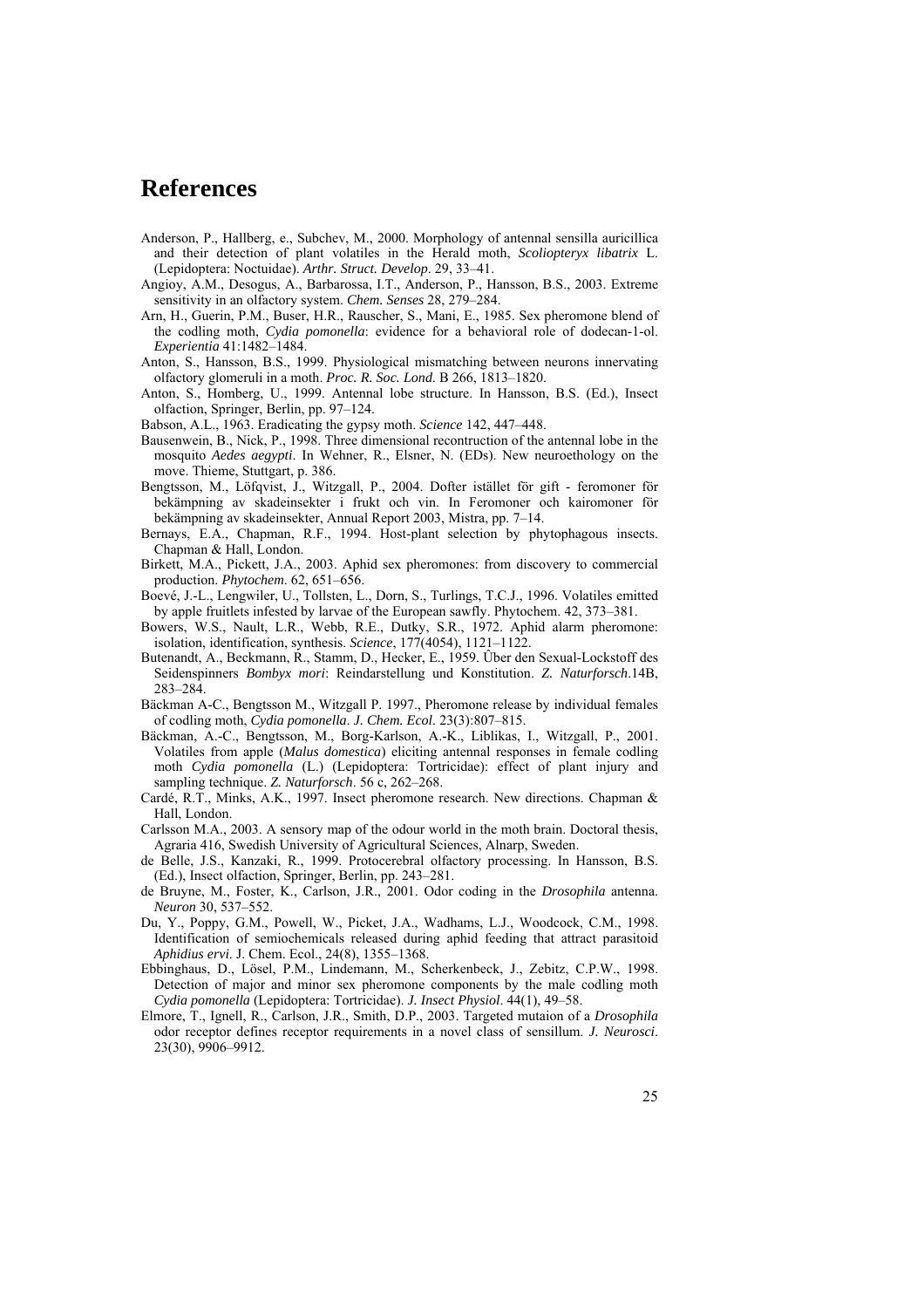- El-Sayed, A., Unelius, R.C., Liblikas, I., Löfqvist, J., Bengtsson, M., Witzgall, P., 1998. Effect of codlemone isomers on codling moth (Lepidoptera: Tortricidae) male attraction. *Environ. Entomol*. 27, 1250–1254.
- El-Sayed A., Bengtsson M., Rauscher S., Löfqvist J., Witzgall P., 1999. Multicomponent sex pheromone in codling moth (Lepidoptera: Tortricidae). *Environ. Entomol*. 28(5):775– 779.
- Ernst, K.-D., Boeckh, J., Boeckh, V., 1977. A neuroanatomical study on the organisation of the central antennal pathways in insects. II. Deutocerebral connections in *Locusta migratoria* and *Periplaneta americana*. *Cell Tissue Res*. 176, 285–308.
- Francis, F., Lognay, G., Haubrige, E., 2004. Olfactory responses to aphid and host plant volatile releases: (*E*)-β-farnesene an effective kairomone for the predator *Adalia bipunctata*. *J. Chem. Ecol*. 30(4), 741–755.
- Gaston, L.K., Shorey, H.H., Saario, C.A., 1967. Insect population control by use of sex pheromones to inhibit orientation between the sexes. *Nature* 213:1155.
- Grant, G.G., 1987.Copulatory behaviour of spruce budworm, *Choristoneura fumiferana* (Lepidoptera: Tortricidae): experimental analysis of the role of sex pheromone and associated stimuli. *Ann. Entomol. Soc. Am*. 80:78–88.
- Gullan, P.J., Cranston, P.S., 1994. Insects: an outline of entomology. Chapman & Hall, London.
- Hallem, E.A., Ho, M.G., Carlson, J.R., 2004. The molecular basis of odor coding in the *Drosophila* antenna. *Cell* 117, 965–979.
- Hansson, B.S., 1995. Olfaction in Lepidoptera. *Experientia* 51, 1003–1027.
- Hansson, B.S., 1997. Antennal lobe projection patterns of pheromone-specific olfactory receptor neurons in moths. In Cardé and Minks (Eds) Insect pheromone research: new directions. Chapman & Hall, New York, pp. 164–183.
- Hansson, B.S., Christensen, T.A., 1999. Functional characteristics of the antennal lobe. In Hansson, B.S. (Ed), Insect olfaction, Springer Verlag, Berlin, pp. 125–161.
- Hartlieb, E., Anderson, P., 1999. Olfactory-released behaviours. In Hansson, B.S. (Ed.), Insect olfaction, Springer, Berlin, pp. 315–349.
- Hern, A., Dorn, S. 1999. Sexual dimorphism in the olfactory orientation of adult C*ydia pomonella* in response to α-farnesene. *Ent. Exp. Appl*. 92, 63-72.
- Hildebrand, J.G., 1996. Olfactory control of behavior in moths: central processing of odor infromation and the functional significance of olfactory glomeruli. *J. Comp. Physiol*. A 178, 5–19.
- Howse, P., Stevens, I., Jones, O., 1998. Insect pheromones and their use in pest management. Chapmann & Hill, London.
- James, D.G., 2003. Synthetic herbivore-induced plant volatiles as field attractants for beneficial insects. *Environ. Entomol*. 32(5), 977–982.
- Jutsum, A.R., Gordon, R.F.S., 1989. Insect pheromones in plant protection. John Wiley & Sons Ltd, Chichester.
- Kaissling, K.-E., 2001. Olfactory perireceptor and receptor events in moths: a kinetic model. *Chem. Senses* 26:125–150.
- Keil T.A., 1999. Morphology and development of the peripheral olfactory organs. In Hansson B.S. (Ed.), Insect olfaction, Springer, Berlin, pp. 5–47.
- Keller, A., Vosshall, L.B., 2003. Decoding olfaction in *Drosophila*. *Current Opinion Neurobiol*. 13, 103–110.
- Khan, Z.R., Pickett, J.A., van den Berg, J., Wadhams, L.J:, Woodcock, C.M., 2000. Exploiting chemical ecology and species diversity: stem borer and striga control for maize and sorghum in Africa. *Pest Management Science*. 56, 957–962.
- Klagges, B.R.E., Heimbeck, G., Godenschwege, T.A., Hofbauer, A., Pflugfelder, G.O., Reifergerste, R., Reisch, D., Schaupp, M., Buchner, S., Buchner, E., 1996. Invertebrate synapsins: a single gene codes for several isoforms in *Drosophila*. *J. Neurosci*. 16(10), 3154–3165.
- Krieger, J., Klink, O., Mohl, C., Raming, K., Breer, H., 2003. A candidate olfactory receptor subtype highly conserved across different insect orders. *J. Comp. Physiol*. A, 189, 519–526.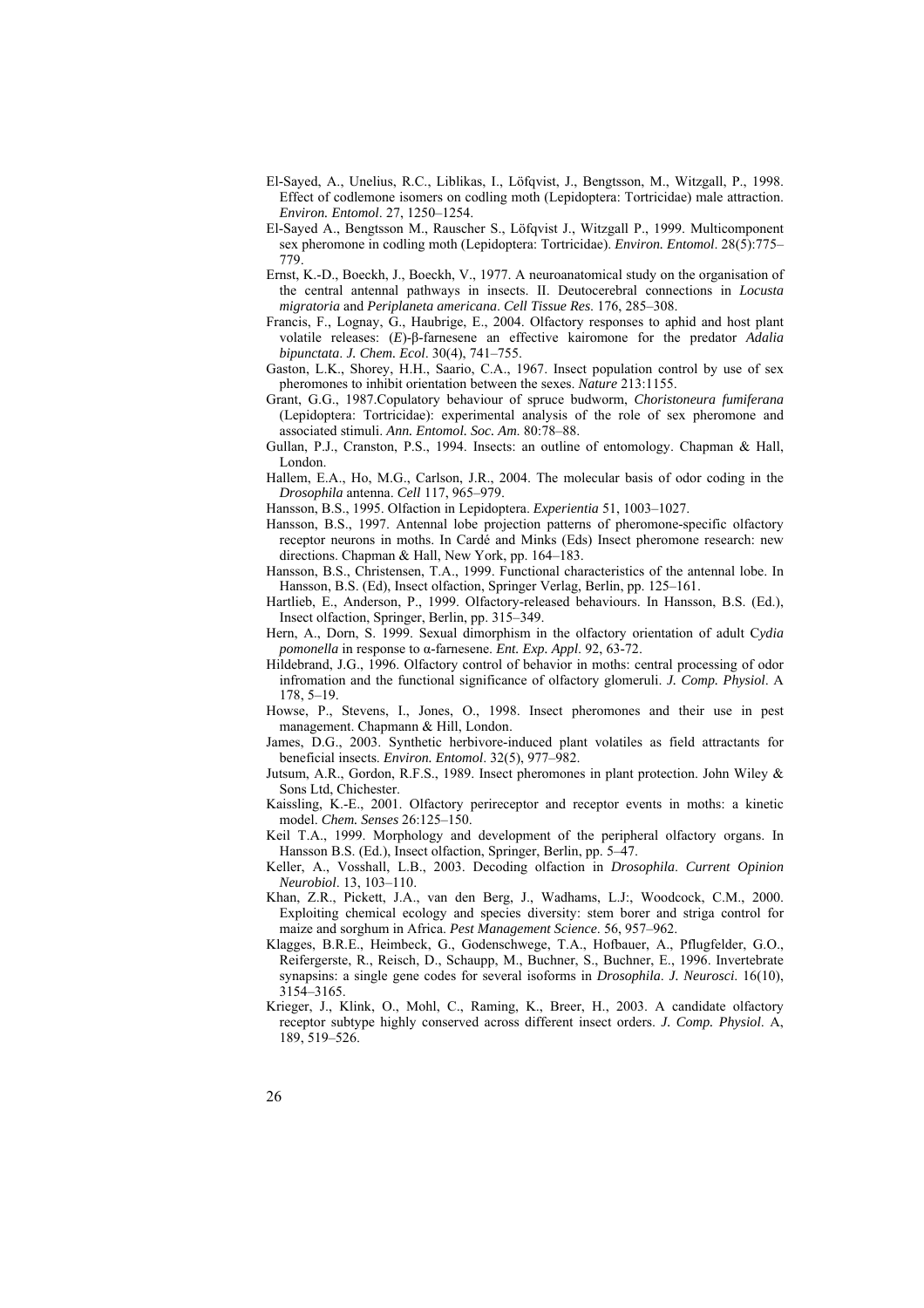- Light, D.M., Flath, R.A., Buttery, R.G., Zalom, F.G., Rice, R.E., Dickens, J.C., Jang, E.B., 1993. Host-plant green-leaf volatiles synergize the synthetic sex pheromones of corn earworm and codling moth (Lepidoptera). *Chemoecology*, 4, 145–152.
- Light, D.M., Knight, A.L., Henrick, C.A., Rajapaska, D., Lingren, B., Dickens, J.C., Reynolds, K.M., Buttery, R.G., Merrill, G., Roitman, J., Campbell, B.C., 2001. A pearderived kairomone with pheromonal potency that attracts male and female codling moth, *Cydia pomonella* (L.). *Naturwiss*. 88, 333–338.
- Ljungberg, H., Anderson, P., Hansson, B.S., 1993. Physiology and morphology of pheromone-specific sensilla on the antennae of male and female *Spodoptera littoralis* (Lepidoptera: Noctuidae). *J. Insect Physiol*. 39(3), 253–260.
- Lucas, P., Renou, M., Tellier, F., Hammoud, A., Audemard, H., Descoins, C., 1994. Electrophysiological and field activity of halogenated analogs of (E,E)-8,10-dodecadien-1-ol, the main pheromone component, in codling moth (*Cydia pomonella* L.). *J. Chem. Ecol.* 20(3), 489–503.
- Löfstedt, C., 1993. Moth pheromone genetics and evolution. *Phil. Trans. R. Soc. Lond*. B 340, 167–177.
- Malnic, B., Godfrey, P.A., Buck, L.B., 2004. The human olfactory receptor gene family. *Proceed. Nat. Ac. Sci. Am*. 101(8), 2584–2589.
- Mochizuki, F., Sugi, N., Shibuya, T., 1992. Pheromone sensilla of the beet armyworm, *Spodoptera exigua* (Hübner) (Lepidoptera: Noctuidae). *Appl. Entomol. Zool*. 27, 547– 556.
- Nordlund, D.A., Lewis, W.J., 1976. Terminology of chemical releasing stimuli in intraspecific and interspecific interactions. *J. Chem. Ecol*. 2, 211–220.
- Ochieng, S.A., Anderson, P., Hansson, B.S., 1995. Antennal lobe projection patterns of olfactory receptor neurons involved in sex pheromone detection in *Spodoptera littoralis* (Lepidoptera: Noctuidaae). *Tissue & Cell* 27:221–232.
- Ochieng, S.A., Hansson, B.S., 1999. Responses of olfactory receptor neurones to behaviourally important odours in gregarious and solitarious desert locust, *Schistocerca gregaria*. *Physiol. Entomol*. 24(1), 28–36.
- Pophof, B., 1997. Olfactory responses recorded from *sensilla coeloconica* of the silkmoth *Bombyx mori*. *Physiol. Entomol*. 22(3), 239–248.
- Raguso, R.A., Willis, M.A., 2002. Synergy between visual and olfactory cues in nectar feeding by naîve hawkmoths, *Manduca sexta. Animal Beh.* 64, 685–695.
- Reddy, G.V.P., Guerrero, A., 2004. Interactions of insect pheromones and plant semiochemicals. *Trends Plant Science* 9(5), 253–261.
- Ridgway, R.L., Silverstein, R.M., Inscoe, M.N., (Eds.), 1990. Behavior-modifying chemicals for insect management, Marcel Dekker Inc., New York.
- Roelofs, W.L., Comeau, A., Hill, A., Milicevic, G., 1971. Sex attractant of the codling moth: characterization with electroantennogram technique. *Science* 174, 297–299.
- Rojas, J.C., Wyatt, T.D., 1999. Role of visual cues and interaction with host odour during the host-finding behaviour of the cabbage moth. *Ent. Exp. Appl*. 91(1), 59–65.
- Rössler, W., Kuduz, J., Schürmann, F.W., Schild, D., 2002. Aggregation of F-actin in olfactory glomeruli: a common feature of glomeruli across phyla. *Chem. Senses* 27, 803– 810.
- Schoonhoven, L.M., Jermy, T., van Loon, J.J.A., 1998. Insect-plant biology. C & Hall, London.
- Smid, H.M., Bleeker, M.A.K, van Loon, J.J.A., Vet, L.E.M., 2003. Three-dimensional organization of the glomeruli in the antennal lobe of the parasitoid wasps *Cotesia glomerata* and *C. rubecula*. *Cell Tissue Res*. 312:237–248.
- Stengl, M., Ziegelberger, G., Boekhoff, I., Krieger, J., 1999. Perireceptor events and trasnduction mechanisms in insect olfaction. In Hansson, B.S. (Ed.), Insect olfaction, Springer, Berlin, pp. 49–66.
- Stensmyr, M.C., Urru, I., Collu, I., Celander, M., Hansson, B.S., Angioy, A.-M., 2002. Pollination: rotting smell of dead-horse arum florets. *Nature* 420(6916), 625–626.
- Todd, J.L., Anton, S.A., Hansson, B.S., Baker, T.C., 1995. Functional organization of the macroglomerular complex related to behaviourally expressed olfactory redundancy in male cabbage looper moths. *Physiol. Entomol*. 20, 349–361.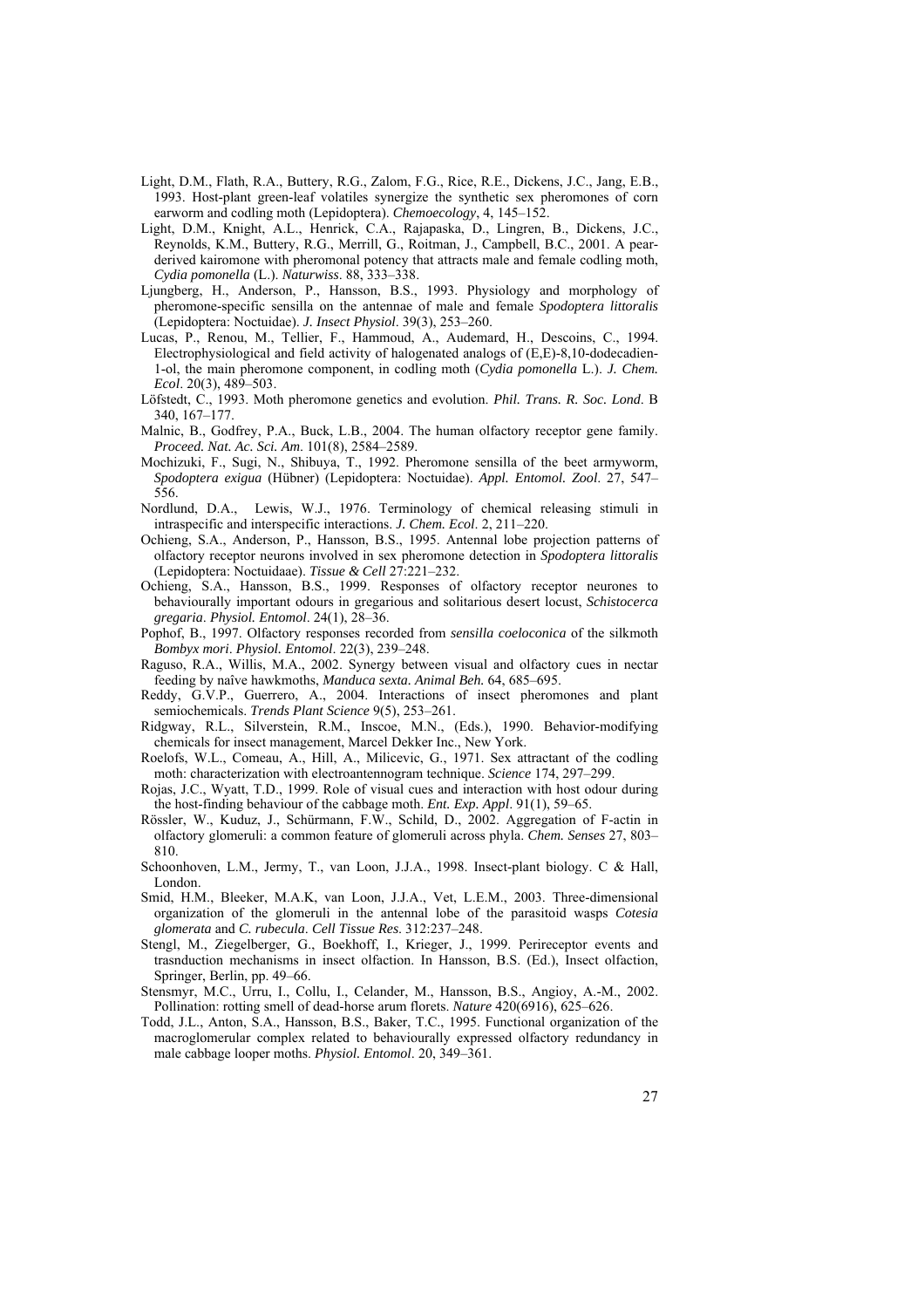- Todd, J.L., Baker, T.C., 1996. Antennal lobe partitioning of behaviorally active odors in female cabbage looper moths. *Naturwiss*. 83, 324–326.
- Vosshall, L.B., Wong, A.M., Axel, R., 2000. An olfactory sensory map in the fly brain. *Cell* 102, 147–159.
- Wearing, C.H., Hutchins, R.F.N., 1973. a-Farnesene, a naturally occuring oviposition stimulant for the codling moth, *Laspeyresia pomonella. J. Insect Physiol*. 19, 1251–1256.
- Wibe, A., 2004. How the choice of method influence on the result in electrophysiological studies of insect olfaction. *J. Insect Physiol*. 50, 497–503.
- Wildbolz, T., 1958. Über die Orientierung des Apfelwicklers bei der Eiablage. *Mitt. Schweiz. Entomol. Ges*. 31, 25–34.
- Witzgall, P., Bengtsson, M., Rauscher, S., Liblikas, I., Bäckman, A.-C., Coracini, M., Anderson, P., Löfqvist, J., 2001. Identification of further sex pheromone synergists in the codling moth, *Cydia pomonella. Entomol. Exp. Appl*. 101, 131–141.

Wright, R.H., 1963. Chemical control of chosen insects. *New Scientist* 20, 598–600.

- Wyatt, T.D., 2003. Pheromones and animal behaviour: communication by smell and taste. Cambridge University Press, Cambridge.
- Yan, F.-M., Bengtsson, M., Witzgall, P., 1999. Behavioral response of female codling moths, *Cydia pomonella*, to apple volatiles. *J. Chem. Ecol*. 25, 1343–1351.
- Yan, F.-M., Bengtsson, M., Makranczy, G., Witzgall, P., 2003. Roles of α-farnesene in the behaviors of codling moth females. *Z. Naturforsch*. C 58, 113-118.
- Yang, Z., Bengtsson, M., Witzgall, P., 2004. Host plant volatiles synergize response to sex pheromone in codling moth, *Cydia pomonella. J. Chem. Ecol*. 30(3), 619–629.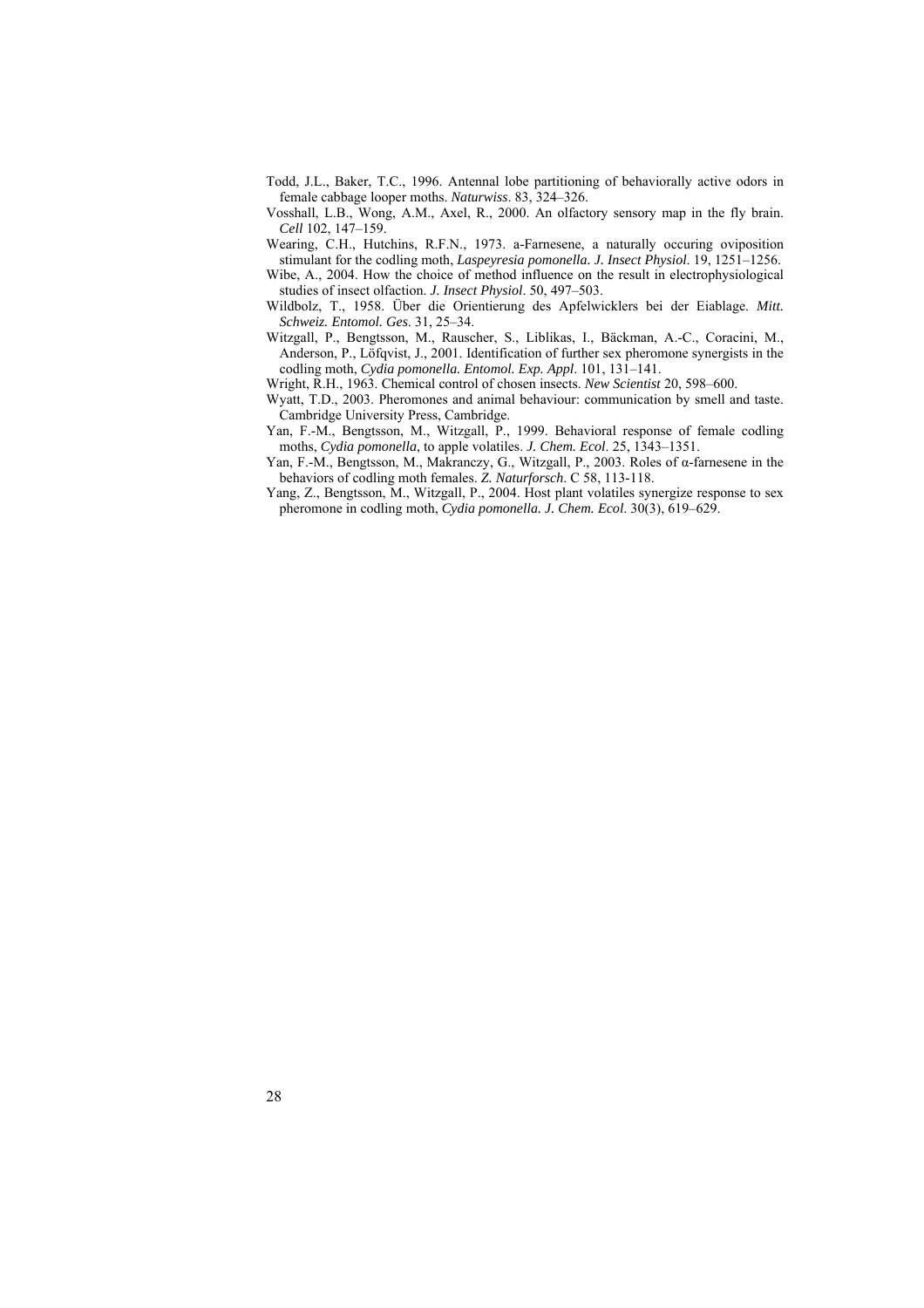# **Acknowledgements**

- Jan, ett stort tack för att du ledde mig in på mitt projekt. Din positivism och målinriktning är beundransvärd och har hjälpt mig framåt!
- Bill och Rickard, tack för att ni stöttade mig och fick mig att ta mig ända fram, (åtminstone så långt som till att få avhandlingen klar) och tack för er lediga sommartid som gick till att läsa otaliga manusversioner.
- Peter W och Marie, ni har byggt upp ett mycket fint arbete med *Cydia pomonella* som jag är glad över att ha fått vara del i, och jag önskar er all lycka med era fortsatta projekt.
- Ylva, Anna-Carin och Malin, ni förgyller vardagen med gott humör, sunt förnuft, trevliga middagar som vi borde ha oftare, och storstilade träningsplaner som brukar stanna på det planet. Tur att jag har er!
- Micke, jag får kika mellan dina luddiga kaffemuggar, min djungel av krukväxter, för att inte tala om din mega-stora datorskärm, för att se dig på andra sidan skrivbordet. Visst är det trångt, men det gör inget för du är en superbra rumskompis och jag hade haft det mycket trist utan dig. Och tack för alla referenser jag hittat i din samling.
- Peter A, tack för bra pratstunder, för din välvilja och att du lyssnar, för att du är kul att retas med, och för alla fröer som du beställt åt mig.
- Teun and Jocelijn, thank you for being such nice people, always ready to help, sharing my joy when I got my first single sensillum contacts, and for inviting us to nice dinners.
- Elisabeth och Rita, ni har sett många personer komma och gå i gruppen. Ni ska veta att ni har stor del i att folk trivs så bra, och jag tycker mycket om att jobba med er. Och särskilt: chokladlagret! Hur skulle jag klarat mig utan det?
- Martin, du är en god vän, och jag har upptäckt att under den lugna ytan gömmer sig en riktig festprisse; Marcus 1, du är en galen och kul person som jag uppskattar mycket. När tar du körkortet, förresten?; Marcus 2, din tok, du har humor, bra musiksmak och du får mig på flamshumör; Per M, när kommer du förbi oss med nyfångad fisk?; Marco, tack för goda äpplen, god espresso och glatt humör! Lycka till, pojkar!
- Miryan C, I miss you and your interesting Swedish vocabulary echoeing in the corridors. I wish you all the best back home in Brazil, and hope to see you soon again.
- Siju, Majid and Maryam, you are always happy and I am very glad to have met you. Keep up the good work, explore Sweden, and try to endure the grey, wet Scanian winters.
- Fredrik S., Medhat, Mattias, Fredrik Ö., Marie-Louise, Nelia, Per N., Jonas, Nanna, Niels, ja det är så många i gruppen så jag säger ett gemensamt tack till er alla för vad ni är och vad ni gör.
- Rakel, det har varit så bra att ha dig i närheten att smita bort till för att bara prata. Du är en god vän som jag tycker mycket om.
- Sanna, Victoria, Andrea, Margit och Klara, tack för trevliga fikastunder, luncher och fester. Nu är det på tiden att jag bjuder igen!